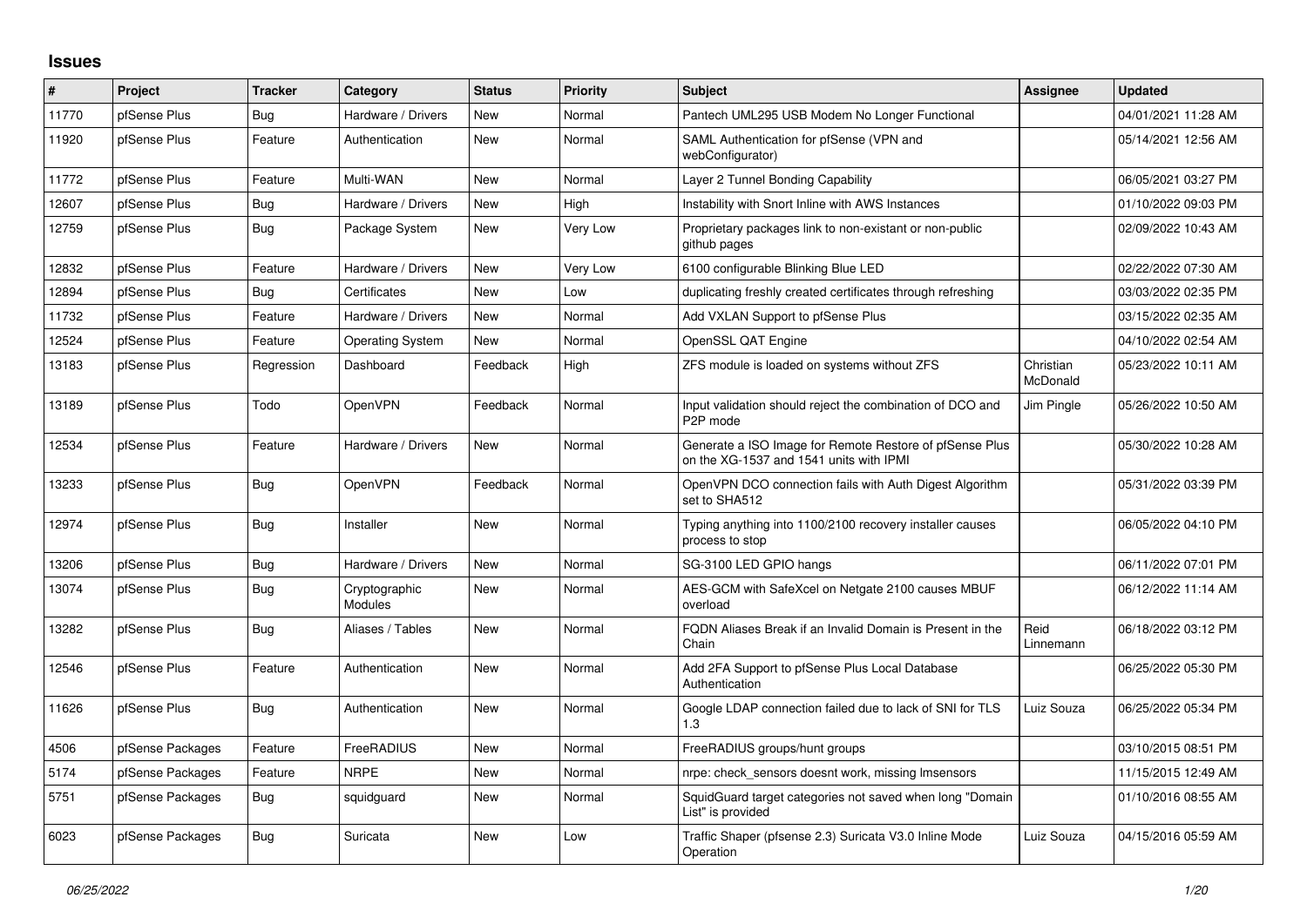| $\pmb{\#}$ | Project          | <b>Tracker</b> | Category                     | <b>Status</b> | Priority | <b>Subject</b>                                                                                            | <b>Assignee</b> | <b>Updated</b>      |
|------------|------------------|----------------|------------------------------|---------------|----------|-----------------------------------------------------------------------------------------------------------|-----------------|---------------------|
| 6471       | pfSense Packages | <b>Bug</b>     | squidguard                   | New           | Normal   | pfsense 2.3.1 squidguard -> common ACL -> Target Rules<br>List missing                                    |                 | 06/08/2016 06:22 PM |
| 6521       | pfSense Packages | <b>Bug</b>     | squidguard                   | <b>New</b>    | Normal   | pfsense 2.3.1 squidguard -> Groups ACL -> Target Rules<br>List missing                                    |                 | 06/25/2016 10:49 PM |
| 3962       | pfSense Packages | Bug            | ladvd                        | Confirmed     | Normal   | LADVD interface handling issues with lagg and bridge                                                      |                 | 12/05/2016 01:59 PM |
| 6083       | pfSense Packages | Bug            | Squid                        | <b>New</b>    | Normal   | Suqid Realtime Monitor / Squid Cache Table not diplaying<br>correctly                                     |                 | 12/06/2016 07:25 AM |
| 7000       | pfSense Packages | Feature        | ntop                         | <b>New</b>    | Normal   | ntopng historical data needs to be reworked                                                               |                 | 01/14/2017 09:20 AM |
| 7367       | pfSense Packages | Feature        | Squid                        | New           | Normal   | Wizard for Squid                                                                                          |                 | 03/14/2017 01:59 PM |
| 7388       | pfSense Packages | <b>Bug</b>     | Suricata                     | New           | High     | Suricata does not property recognize MTU for PPPOE<br>interfaces                                          |                 | 03/15/2017 05:17 AM |
| 7403       | pfSense Packages | <b>Bug</b>     | FreeRADIUS                   | <b>New</b>    | Normal   | Captive Portal + freeradius2 + MySQL problems with<br>German Umlaut                                       |                 | 03/17/2017 09:12 AM |
| 7453       | pfSense Packages | <b>Bug</b>     | <b>ACME</b>                  | <b>New</b>    | Normal   | DNS-ovh need to save or display consumer key                                                              |                 | 04/06/2017 10:54 AM |
| 7608       | pfSense Packages | Feature        | FreeRADIUS                   | New           | Very Low | Captive Portal amount of traffic Account + Free<br>Radius+Mysql                                           |                 | 05/28/2017 09:08 AM |
| 7691       | pfSense Packages | Feature        | Squid                        | New           | Normal   | Allow for custom icap services for squid                                                                  |                 | 08/24/2017 03:16 AM |
| 7954       | pfSense Packages | <b>Bug</b>     | Squid                        | Confirmed     | Normal   | Package upgrade/reinstall gets stuck on deinstall if the<br>package-provided service is not running       |                 | 10/18/2017 12:04 PM |
| 7411       | pfSense Packages | Todo           | ladvd                        | <b>New</b>    | Low      | LADVD Devices not wide enough                                                                             |                 | 10/22/2017 05:04 AM |
| 6752       | pfSense Packages | Todo           | <b>Status Traffic Totals</b> | New           | Low      | Traffic Totals Data Summary Graph                                                                         | Jared Dillard   | 11/08/2017 08:58 AM |
| 8121       | pfSense Packages | Feature        | haproxy                      | New           | Normal   | haproxy, allow to generate backends even they don't seem<br>to be used                                    |                 | 11/23/2017 04:04 AM |
| 8148       | pfSense Packages | Feature        | OpenVPN Client<br>Export     | <b>New</b>    | Very Low | OpenVPN - Output Windows Client .MSI Installer for GPO<br>deployment                                      |                 | 11/30/2017 01:24 PM |
| 8161       | pfSense Packages | Feature        | FreeRADIUS                   | <b>New</b>    | Very Low | Add virtual server support to FreeRadius                                                                  |                 | 12/05/2017 01:57 PM |
| 8199       | pfSense Packages | Feature        | <b>BIND</b>                  | <b>New</b>    | Normal   | Support reordering and/or sort alphabetically across BIND<br>package                                      |                 | 12/12/2017 02:05 AM |
| 8213       | pfSense Packages | Bug            | haproxy                      | New           | Normal   | acl src file not populated from alias                                                                     |                 | 12/21/2017 02:02 PM |
| 7462       | pfSense Packages | Bug            | haproxy                      | New           | Normal   | HAproxy not rebinding properly after WAN DHCP IP change                                                   |                 | 01/11/2018 09:15 AM |
| 8180       | pfSense Packages | Bug            | syslog-ng                    | <b>New</b>    | Normal   | syslog-ng default log file                                                                                |                 | 01/16/2018 12:53 PM |
| 8229       | pfSense Packages | <b>Bug</b>     | syslog-ng                    | New           | Normal   | syslog-ng stops parsing logs after logrotate run                                                          |                 | 01/26/2018 12:00 PM |
| 8295       | pfSense Packages | Bug            | syslog-ng                    | New           | Normal   | syslog-ng logrotates tls files                                                                            |                 | 02/14/2018 06:12 AM |
| 8224       | pfSense Packages | Feature        | FreeRADIUS                   | New           | Normal   | Add "OU" field to FreeRADIUS page                                                                         |                 | 02/21/2018 12:53 AM |
| 8438       | pfSense Packages | <b>Bug</b>     | haproxy                      | New           | High     | haproxy: can't use ACL for cert with http-response actions                                                |                 | 05/24/2018 01:12 PM |
| 8560       | pfSense Packages | Bug            | ACME                         | New           | Normal   | ACME: can't update DNS records in DNSMadeEasy registar<br>for several domains with different API keys/ids |                 | 06/08/2018 01:28 PM |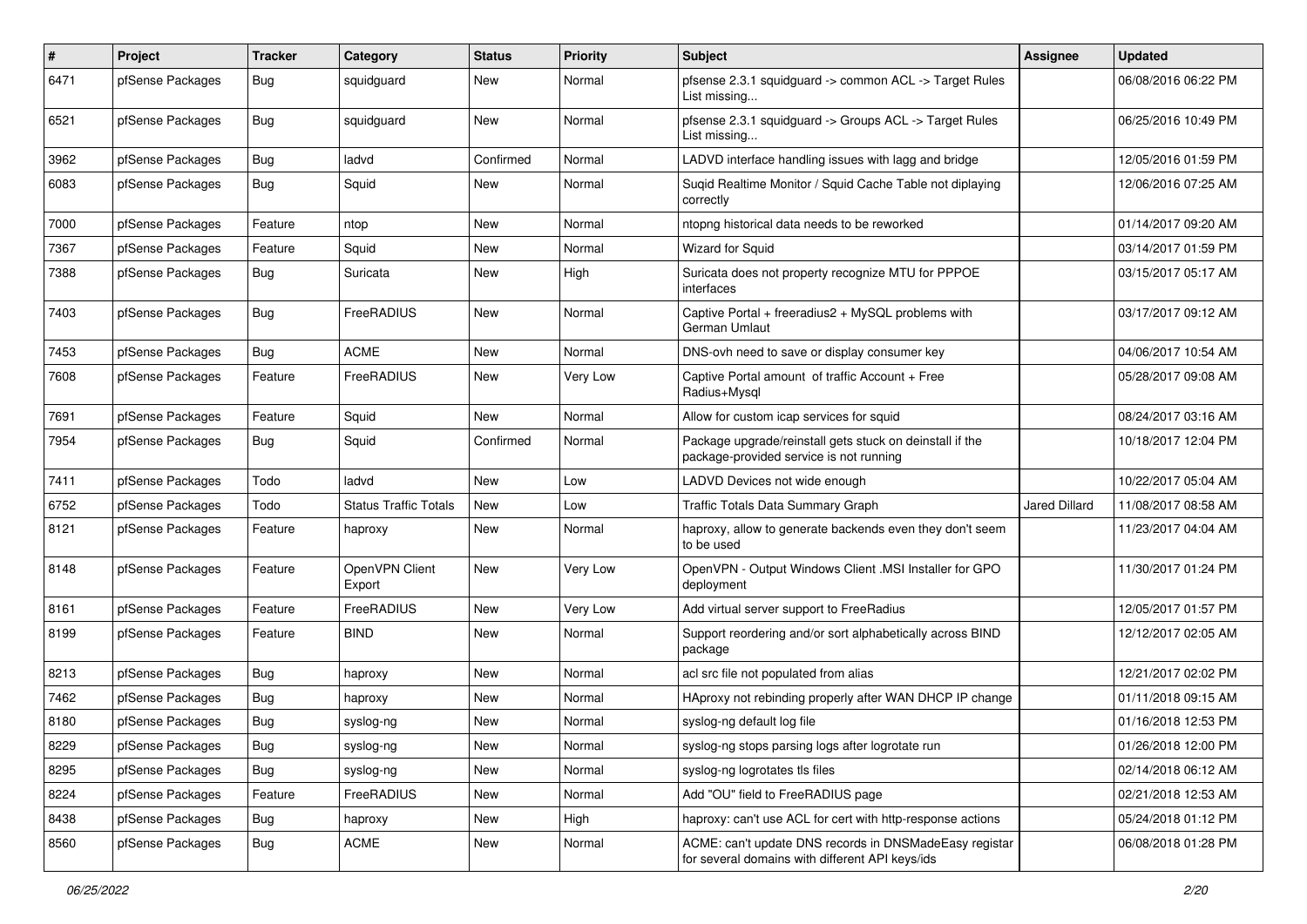| $\sharp$ | Project          | <b>Tracker</b> | Category    | <b>Status</b> | Priority | Subject                                                                                                                                    | <b>Assignee</b> | <b>Updated</b>      |
|----------|------------------|----------------|-------------|---------------|----------|--------------------------------------------------------------------------------------------------------------------------------------------|-----------------|---------------------|
| 6988     | pfSense Packages | <b>Bug</b>     | Snort       | New           | High     | SNORT Package PHP memory error                                                                                                             |                 | 06/28/2018 10:00 PM |
| 8705     | pfSense Packages | <b>Bug</b>     | syslog-ng   | New           | Normal   | Syslog-NG error in latest snapshot                                                                                                         |                 | 07/27/2018 10:17 AM |
| 8752     | pfSense Packages | Bug            | squidguard  | New           | Normal   | For SquidGuard in "Common ACL" menu "Target Rules List"<br>"access" option always stays with default value '---' for my<br>Target category |                 | 08/06/2018 05:53 AM |
| 8836     | pfSense Packages | Feature        | FreeRADIUS  | New           | Normal   | Define Idap group vlan assignment in users file                                                                                            |                 | 08/26/2018 07:53 AM |
| 8902     | pfSense Packages | <b>Bug</b>     | haproxy     | New           | Normal   | HAproxy package not use custom DNS for lookup on apply<br>new config                                                                       |                 | 09/16/2018 08:16 AM |
| 9025     | pfSense Packages | <b>Bug</b>     | squidguard  | New           | Normal   | SquidGard + Target categories                                                                                                              |                 | 10/08/2018 01:00 AM |
| 8769     | pfSense Packages | Feature        | FreeRADIUS  | New           | Normal   | Allow FreeRADIUS users to change their own Passwords<br>and Pins                                                                           |                 | 10/11/2018 11:34 AM |
| 8869     | pfSense Packages | Feature        | haproxy     | <b>New</b>    | Normal   | HAproxy should use RFC 7919 DH parameter files                                                                                             |                 | 10/17/2018 10:46 AM |
| 9077     | pfSense Packages | Feature        | haproxy     | New           | Normal   | haproxy UI: Add seperator lines                                                                                                            |                 | 10/29/2018 06:06 AM |
| 9143     | pfSense Packages | Bug            | ntop        | New           | Normal   | ntopng not displaying values in historical correctly                                                                                       |                 | 11/22/2018 07:24 AM |
| 9141     | pfSense Packages | Feature        | <b>FRR</b>  | New           | Very Low | FRR xmlrpc                                                                                                                                 | Jim Pingle      | 11/26/2018 07:49 AM |
| 9079     | pfSense Packages | <b>Bug</b>     | ntop        | <b>New</b>    | Normal   | High CPU usage of ntopng even during IDLE and no<br>network traffic                                                                        |                 | 12/16/2018 02:40 PM |
| 9247     | pfSense Packages | <b>Bug</b>     | haproxy     | New           | Low      | HAProxy multiple server selection on stats pages doesn't<br>work                                                                           |                 | 01/02/2019 04:44 PM |
| 9261     | pfSense Packages | <b>Bug</b>     | haproxy     | New           | Normal   | haproxy GUI failure                                                                                                                        |                 | 01/08/2019 12:41 PM |
| 8232     | pfSense Packages | Feature        | haproxy     | New           | Normal   | different ssl options based on the sni name                                                                                                |                 | 01/30/2019 10:36 AM |
| 9299     | pfSense Packages | Feature        | <b>ACME</b> | New           | Normal   | ACME package : Automate add/remove firewall rule for port<br>forwarding                                                                    |                 | 01/30/2019 10:09 PM |
| 9335     | pfSense Packages | Bug            | haproxy     | Feedback      | Normal   | Stored XSS in HAProxy / haproxy_listeners_edit.php                                                                                         | Jim Pingle      | 02/18/2019 09:35 AM |
| 9337     | pfSense Packages | <b>Bug</b>     | Telegraf    | New           | Normal   | Telegraf ping input fails                                                                                                                  |                 | 02/18/2019 10:40 AM |
| 9138     | pfSense Packages | Bug            | Telegraf    | New           | Normal   | telegraf: add section for custom config lines                                                                                              |                 | 02/18/2019 03:36 PM |
| 9046     | pfSense Packages | Feature        | Telegraf    | New           | High     | telegraf feature request                                                                                                                   |                 | 02/18/2019 03:38 PM |
| 8589     | pfSense Packages | <b>Bug</b>     | FreeRADIUS  | New           | Normal   | FreeRadius 0.15.5_2 ignoring tunnelled-reply=no                                                                                            |                 | 02/18/2019 03:40 PM |
| 8513     | pfSense Packages | <b>Bug</b>     | FreeRADIUS  | New           | High     | Freeradius 3.x Idap problem                                                                                                                |                 | 02/18/2019 05:22 PM |
| 8230     | pfSense Packages | Feature        | Telegraf    | New           | Normal   | telegraf automatic input plugins configuration for enabled<br>ptsense package                                                              |                 | 02/18/2019 05:23 PM |
| 8197     | pfSense Packages | <b>Bug</b>     | <b>BIND</b> | New           | Normal   | BIND UI fails to properly update zone with inline DNSSEC<br>signing enabled                                                                |                 | 02/18/2019 05:23 PM |
| 7535     | pfSense Packages | Feature        | Snort       | New           | Normal   | Snort messages filling System / General. Should have its<br>own log.                                                                       |                 | 02/18/2019 05:29 PM |
| 6861     | pfSense Packages | Bug            | haproxy     | New           | Normal   | Ha-Proxy duplicated backend used in place of original<br>backend                                                                           |                 | 02/18/2019 05:30 PM |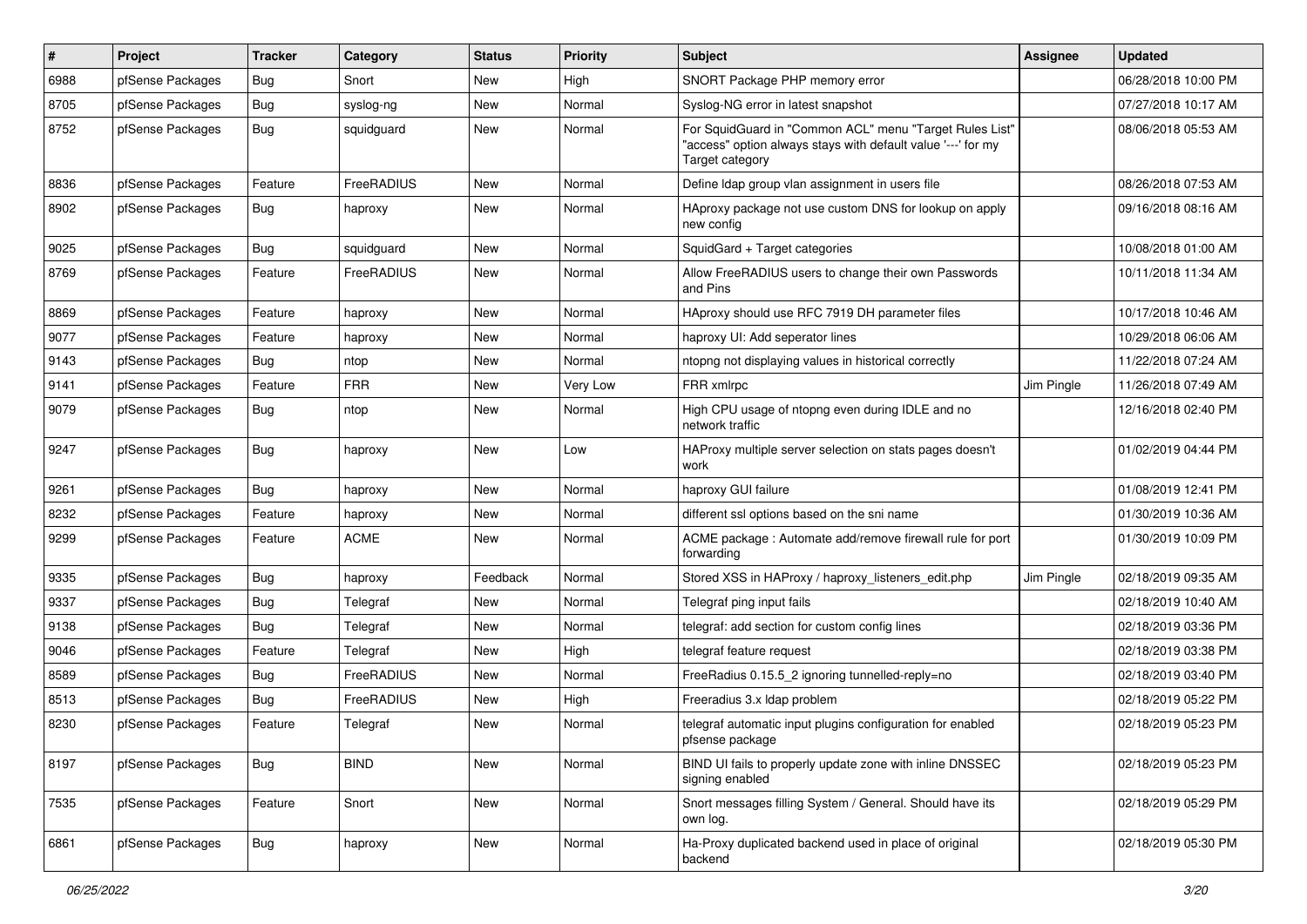| $\pmb{\#}$ | Project          | <b>Tracker</b> | Category                 | <b>Status</b> | Priority | Subject                                                                                                                            | <b>Assignee</b> | <b>Updated</b>      |
|------------|------------------|----------------|--------------------------|---------------|----------|------------------------------------------------------------------------------------------------------------------------------------|-----------------|---------------------|
| 6784       | pfSense Packages | Bug            | haproxy                  | New           | Normal   | HAProxy version .48 will not use URL Table Alias for front<br>end listener                                                         |                 | 02/18/2019 05:32 PM |
| 5646       | pfSense Packages | Feature        | Squid                    | New           | Normal   | Squid3 package Authentication Method: Kerberos/AD                                                                                  |                 | 02/18/2019 05:34 PM |
| 9348       | pfSense Packages | <b>Bug</b>     | <b>ACME</b>              | New           | Normal   | Results of Acme certificate issuance/renewal are not<br>properly formatted                                                         |                 | 02/22/2019 12:08 PM |
| 9289       | pfSense Packages | Feature        | Snort                    | <b>New</b>    | Normal   | Snort enable react                                                                                                                 |                 | 03/16/2019 09:04 PM |
| 9568       | pfSense Packages | Bug            | Squid                    | New           | Normal   | UFSSwapDir::openLog: Failed to open swap log.                                                                                      |                 | 05/29/2019 09:18 PM |
| 9599       | pfSense Packages | Feature        | haproxy                  | <b>New</b>    | Normal   | Support for "peers" in HAproxy                                                                                                     |                 | 06/25/2019 01:47 AM |
| 8982       | pfSense Packages | Feature        | haproxy                  | New           | Normal   | HAproxy ACL support for map in configuration UI                                                                                    |                 | 06/25/2019 01:49 AM |
| 9648       | pfSense Packages | Feature        | haproxy                  | New           | Very Low | Multiple node Sync HAProxy configuration to backup CARP<br>members via XMLRPC.                                                     |                 | 07/25/2019 10:04 AM |
| 7449       | pfSense Packages | Feature        | OpenVPN Client<br>Export | <b>New</b>    | Normal   | feature request for openvpn-client-export package, add the<br>support for openypn up and down script, for mapping<br>network drive |                 | 08/06/2019 05:06 PM |
| 9085       | pfSense Packages | Feature        | OpenVPN Client<br>Export | <b>New</b>    | Low      | OpenVPN connect/disconnect scripts                                                                                                 |                 | 08/13/2019 09:15 AM |
| 9229       | pfSense Packages | Bug            | Tinc                     | <b>New</b>    | Normal   | Tinc package: no way of specifying multiple critical<br>configuration parameters from web interface                                |                 | 08/13/2019 09:25 AM |
| 8909       | pfSense Packages | Bug            | Tinc                     | <b>New</b>    | Normal   | tinc package makes /rc.newwanip looping forever                                                                                    |                 | 08/13/2019 09:25 AM |
| 8146       | pfSense Packages | Feature        | <b>BIND</b>              | New           | Normal   | Zone Domain Records more powerfull for BIND Zones                                                                                  |                 | 08/13/2019 09:39 AM |
| 8099       | pfSense Packages | Feature        | Telegraf                 | New           | Normal   | Add more configuration flexibility to Telegraf                                                                                     |                 | 08/13/2019 09:39 AM |
| 4928       | pfSense Packages | Feature        | squidguard               | New           | Normal   | Surftool - New Package to turn squidguard groups(/acls) on<br>or off                                                               |                 | 08/13/2019 09:57 AM |
| 6789       | pfSense Packages | Feature        | Squid                    | New           | Normal   | disgest Idap auth                                                                                                                  |                 | 08/13/2019 09:57 AM |
| 8517       | pfSense Packages | Feature        | New Package<br>Request   | New           | Normal   | OpenConnect client                                                                                                                 |                 | 08/13/2019 10:01 AM |
| 3424       | pfSense Packages | Feature        | New Package<br>Request   | New           | Normal   | <b>SCEP</b> server                                                                                                                 |                 | 08/13/2019 10:02 AM |
| 8251       | pfSense Packages | <b>Bug</b>     | FreeRADIUS               | Feedback      | Normal   | Captiveportal + FreeRadius "Last activity" resets to Session<br>start                                                              |                 | 08/13/2019 11:10 AM |
| 6470       | pfSense Packages | Feature        | New Package<br>Request   | <b>New</b>    | Normal   | CloudFlare Integration Module                                                                                                      |                 | 08/13/2019 01:23 PM |
| 6555       | pfSense Packages | Feature        | New Package<br>Request   | New           | Normal   | Support IEEE 1588                                                                                                                  |                 | 08/13/2019 01:40 PM |
| 9486       | pfSense Packages | Bug            | softflowd                | New           | Very Low | ifindex values used for softflowd are incorrect                                                                                    |                 | 08/14/2019 02:30 PM |
| 8031       | pfSense Packages | Feature        | FreeRADIUS               | New           | Normal   | FreeRADIUS copy entry function                                                                                                     |                 | 08/16/2019 01:01 PM |
| 7686       | pfSense Packages | Feature        | haproxy                  | New           | Normal   | Add option in HAProxy to configure SSL defaults based on<br>the Mozilla SSL Configuration Generator                                |                 | 08/16/2019 01:09 PM |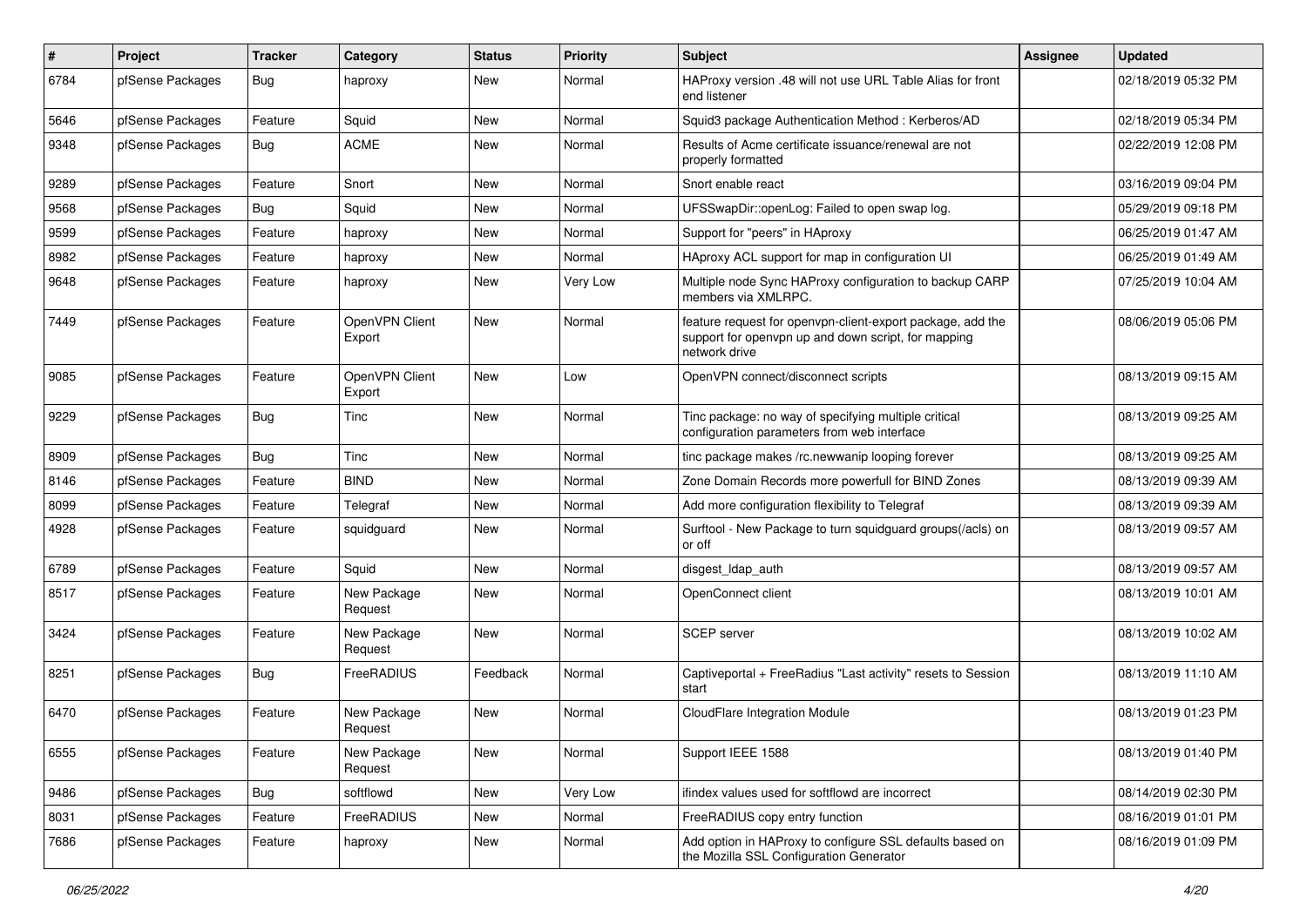| $\#$  | Project          | <b>Tracker</b> | Category                 | <b>Status</b> | <b>Priority</b> | <b>Subject</b>                                                                                       | <b>Assignee</b> | <b>Updated</b>      |
|-------|------------------|----------------|--------------------------|---------------|-----------------|------------------------------------------------------------------------------------------------------|-----------------|---------------------|
| 9495  | pfSense Packages | Bug            | <b>AWS VPC</b>           | New           | Normal          | AWS VPC VPN wizard produces incorrect config (SHA256<br>should be SHA1)                              |                 | 08/19/2019 02:45 PM |
| 7683  | pfSense Packages | Feature        | New Package<br>Request   | <b>New</b>    | Low             | Splunk Universal Forwarder Package                                                                   |                 | 08/19/2019 02:54 PM |
| 7699  | pfSense Packages | Feature        | OpenVPN Client<br>Export | <b>New</b>    | Normal          | OpenVPN Client Export - Default Gateway                                                              |                 | 08/19/2019 03:32 PM |
| 7902  | pfSense Packages | Feature        | OpenVPN Client<br>Export | <b>New</b>    | Low             | allow vpn client export of other to be a blank field                                                 |                 | 08/19/2019 03:33 PM |
| 7414  | pfSense Packages | Feature        | Snort                    | <b>New</b>    | Normal          | snort needs automated refresh on ip change                                                           |                 | 08/20/2019 08:55 AM |
| 9662  | pfSense Packages | <b>Bug</b>     | pfBlockerNG              | New           | Normal          | PfblockerNG do not update after pfsense reboot and wait for<br>next cron task                        |                 | 08/20/2019 09:00 AM |
| 8279  | pfSense Packages | Feature        | pfBlockerNG              | <b>New</b>    | Normal          | Consider adding a new option to the Rule Order                                                       |                 | 08/20/2019 09:00 AM |
| 4503  | pfSense Packages | Feature        | New Package<br>Request   | <b>New</b>    | Normal          | GNUGateKeeper H.323 Proxy Package                                                                    |                 | 08/27/2019 02:54 AM |
| 9704  | pfSense Packages | Feature        | FreeRADIUS               | <b>New</b>    | Normal          | Enable filter username                                                                               |                 | 08/27/2019 12:07 PM |
| 9707  | pfSense Packages | Bug            | pfBlockerNG              | <b>New</b>    | Normal          | Some networks already existing in deny Feeds are not<br>stopped even if existing in custom deny list |                 | 08/28/2019 10:03 AM |
| 9725  | pfSense Packages | Feature        | <b>ACME</b>              | New           | Very Low        | Ability to use template variables in acme package                                                    |                 | 09/04/2019 07:12 AM |
| 9724  | pfSense Packages | Bug            | pfBlockerNG              | New           | High            | pfblockerng-firewall-filter-service-will-not-start                                                   |                 | 09/05/2019 06:32 AM |
| 9749  | pfSense Packages | Feature        | Status Monitoring        | <b>New</b>    | Normal          | 95th percentile missing for quality in monitoring                                                    |                 | 09/12/2019 10:39 AM |
| 8315  | pfSense Packages | Bug            | Mail report              | Feedback      | Normal          | Mail Report mail_report_send() behavior different than<br>notify_via_smtp()                          | Jim Pingle      | 09/24/2019 10:12 AM |
| 9012  | pfSense Packages | <b>Bug</b>     | Squid                    | New           | Very Low        | Captive Portal authentication in Squid Proxy Server does<br>not work                                 |                 | 10/12/2019 05:06 AM |
| 9044  | pfSense Packages | Feature        | New Package<br>Request   | <b>New</b>    | Normal          | Add SoftEther                                                                                        |                 | 11/02/2019 10:51 AM |
| 8985  | pfSense Packages | Feature        | Suricata                 | <b>New</b>    | Normal          | Suricata: allow configuration for external/internal additional<br>storage                            |                 | 11/13/2019 10:07 AM |
| 9286  | pfSense Packages | Bug            | squidguard               | <b>New</b>    | Normal          | squidGuard - Unable to change IP for sgerror.php URL in<br>configuration                             |                 | 11/13/2019 10:07 AM |
| 9497  | pfSense Packages | <b>Bug</b>     | AWS VPC                  | <b>New</b>    | Normal          | AWS VPN Wizard: WebGUI times out.                                                                    |                 | 11/13/2019 10:07 AM |
| 9912  | pfSense Packages | Feature        | ntop                     | New           | Normal          | add custom DPI to ntopng                                                                             |                 | 11/18/2019 10:57 AM |
| 9973  | pfSense Packages | Feature        | <b>NRPE</b>              | New           | Normal          | Nagios NRPE package isn't IPv6 capable                                                               |                 | 12/20/2019 03:15 PM |
| 9999  | pfSense Packages | Bug            | pfBlockerNG              | New           | Normal          | unbound fatal error if System Domain in DNSBL and<br>System Domain Local Zone Type is Redirect       |                 | 12/25/2019 08:10 AM |
| 9676  | pfSense Packages | Bug            | pfBlockerNG              | New           | Normal          | AS lookup fails                                                                                      |                 | 12/26/2019 12:17 AM |
| 10160 | pfSense Packages | Feature        | New Package<br>Request   | New           | Normal          | Dedicated Maxmind GeoIP package including license<br>registration                                    |                 | 01/03/2020 10:31 PM |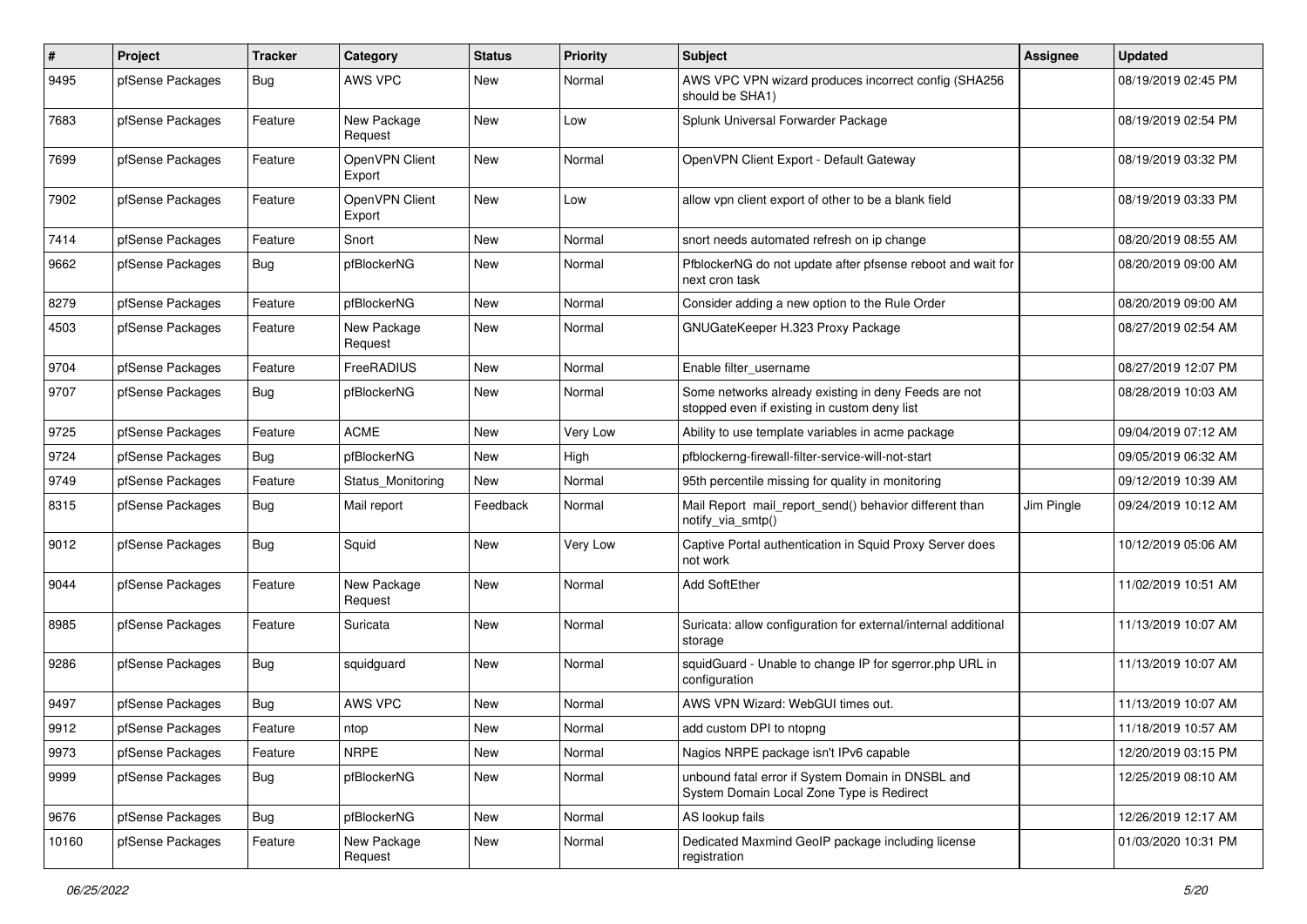| #     | Project          | Tracker    | Category                     | <b>Status</b> | <b>Priority</b> | <b>Subject</b>                                                                                                                                              | <b>Assignee</b>      | <b>Updated</b>      |
|-------|------------------|------------|------------------------------|---------------|-----------------|-------------------------------------------------------------------------------------------------------------------------------------------------------------|----------------------|---------------------|
| 10164 | pfSense Packages | <b>Bug</b> | pfBlockerNG                  | New           | Normal          | pfBlockerNG dashboard widget position is not maintained<br>when updating                                                                                    |                      | 01/06/2020 10:06 AM |
| 10188 | pfSense Packages | Bug        | pfBlockerNG                  | New           | Normal          | Reputation tab is not working                                                                                                                               |                      | 01/24/2020 10:06 AM |
| 10253 | pfSense Packages | Bug        | pfBlockerNG                  | New           | Normal          | pfblockerng-devel uses user interface for VIP causing<br>issues with other services                                                                         |                      | 02/11/2020 09:17 AM |
| 10252 | pfSense Packages | <b>Bug</b> | pfBlockerNG                  | New           | High            | pfblockerng-devel                                                                                                                                           |                      | 02/11/2020 05:18 PM |
| 9934  | pfSense Packages | Bug        | Suricata                     | New           | Normal          | suricata update kills WAN interface                                                                                                                         |                      | 02/20/2020 09:17 AM |
| 10278 | pfSense Packages | Bug        | pfBlockerNG                  | New           | Normal          | pfBlockerNG: Formatting issue on DNSBL stats page                                                                                                           |                      | 02/24/2020 01:36 PM |
| 10294 | pfSense Packages | Bug        | <b>FRR</b>                   | <b>New</b>    | Normal          | FRR Route Counts Incorrect on Status Page                                                                                                                   | Jim Pingle           | 02/26/2020 11:08 AM |
| 10265 | pfSense Packages | Bug        | <b>Notes</b>                 | New           | Very Low        | Adding a Note with malformed title will force system restore                                                                                                |                      | 02/27/2020 10:12 AM |
| 10292 | pfSense Packages | <b>Bug</b> | Suricata                     | New           | Normal          | Suricata not respecting SID Mgmt list                                                                                                                       |                      | 02/27/2020 01:02 PM |
| 10279 | pfSense Packages | Bug        | open-vm-tools                | New           | Normal          | pfSense's OpenVM Tools on ESXi 6.7 no longer provides<br>guest vm functionality                                                                             |                      | 03/01/2020 06:07 PM |
| 10358 | pfSense Packages | Feature    | <b>FRR</b>                   | <b>New</b>    | Very Low        | <b>Stage FRR Configuration Changes</b>                                                                                                                      |                      | 03/19/2020 06:48 AM |
| 9616  | pfSense Packages | Feature    | New Package<br>Request       | New           | Normal          | Package for Docs                                                                                                                                            |                      | 03/26/2020 06:34 AM |
| 10370 | pfSense Packages | <b>Bug</b> | ntop                         | New           | Normal          | ntopng Timeseries not send to InfluxDB                                                                                                                      |                      | 03/30/2020 09:42 AM |
| 10377 | pfSense Packages | Feature    | FreeRADIUS                   | New           | Very Low        | Allow usage of TOTP (Google-Authenticator) without PIN                                                                                                      |                      | 03/30/2020 11:43 AM |
| 9774  | pfSense Packages | Feature    | Squid                        | New           | Normal          | Squid logs / remote logs                                                                                                                                    |                      | 04/17/2020 06:18 AM |
| 10472 | pfSense Packages | Feature    | Suricata                     | New           | Low             | Blocked host alert table break out by timestamp and type to<br>allow sorting by date                                                                        |                      | 04/17/2020 12:46 PM |
| 9537  | pfSense Packages | Bug        | <b>Status Traffic Totals</b> | <b>New</b>    | Normal          | One month offset in displayed data between time changes                                                                                                     | <b>Jared Dillard</b> | 05/01/2020 08:27 AM |
| 10487 | pfSense Packages | <b>Bug</b> | Telegraf                     | New           | Normal          | Telegraf package not sending logs to influxdb server                                                                                                        |                      | 05/03/2020 07:09 PM |
| 10526 | pfSense Packages | <b>Bug</b> | pfBlockerNG                  | New           | Normal          | Package pfBlockerNG Crashes on Alert view                                                                                                                   |                      | 05/04/2020 08:59 AM |
| 10503 | pfSense Packages | Bug        | <b>FRR</b>                   | New           | Normal          | Flapping any GW in multi-WAN influences restating all<br>IPsec tunnels in FRR which leads to dropping all IPsec VTI<br>static routes and related BGP issues |                      | 05/08/2020 07:51 PM |
| 10547 | pfSense Packages | Feature    | New Package<br>Request       | New           | Normal          | Add package addrwatch. Addrwatch is like arpwatch but<br>works with ipv4 and ipv6                                                                           |                      | 05/11/2020 09:20 AM |
| 10570 | pfSense Packages | Feature    | OpenVPN Client<br>Export     | New           | Very Low        | OpenVPN Export for iOS should use .ovpn12 for certs and<br>private key                                                                                      |                      | 05/19/2020 10:12 AM |
| 9139  | pfSense Packages | <b>Bug</b> | Telegraf                     | New           | Normal          | telegraf: add ping for default gateway(s)                                                                                                                   |                      | 05/21/2020 04:23 PM |
| 10590 | pfSense Packages | Bug        | pfBlockerNG                  | New           | Normal          | pfBlockerNG: Invalid argument supplied for foreach()                                                                                                        |                      | 05/26/2020 08:22 AM |
| 10606 | pfSense Packages | Bug        | Snort                        | New           | Normal          | Snort Inline stopped working after upgrade to FreeBSD 12.1<br>(network traffic blocked after heavy load randomly)                                           |                      | 05/28/2020 10:06 AM |
| 10601 | pfSense Packages | <b>Bug</b> | Status_Monitoring            | New           | Normal          | Dashboard->Traffic Graphs Scale is capped for outbound                                                                                                      |                      | 05/29/2020 10:13 AM |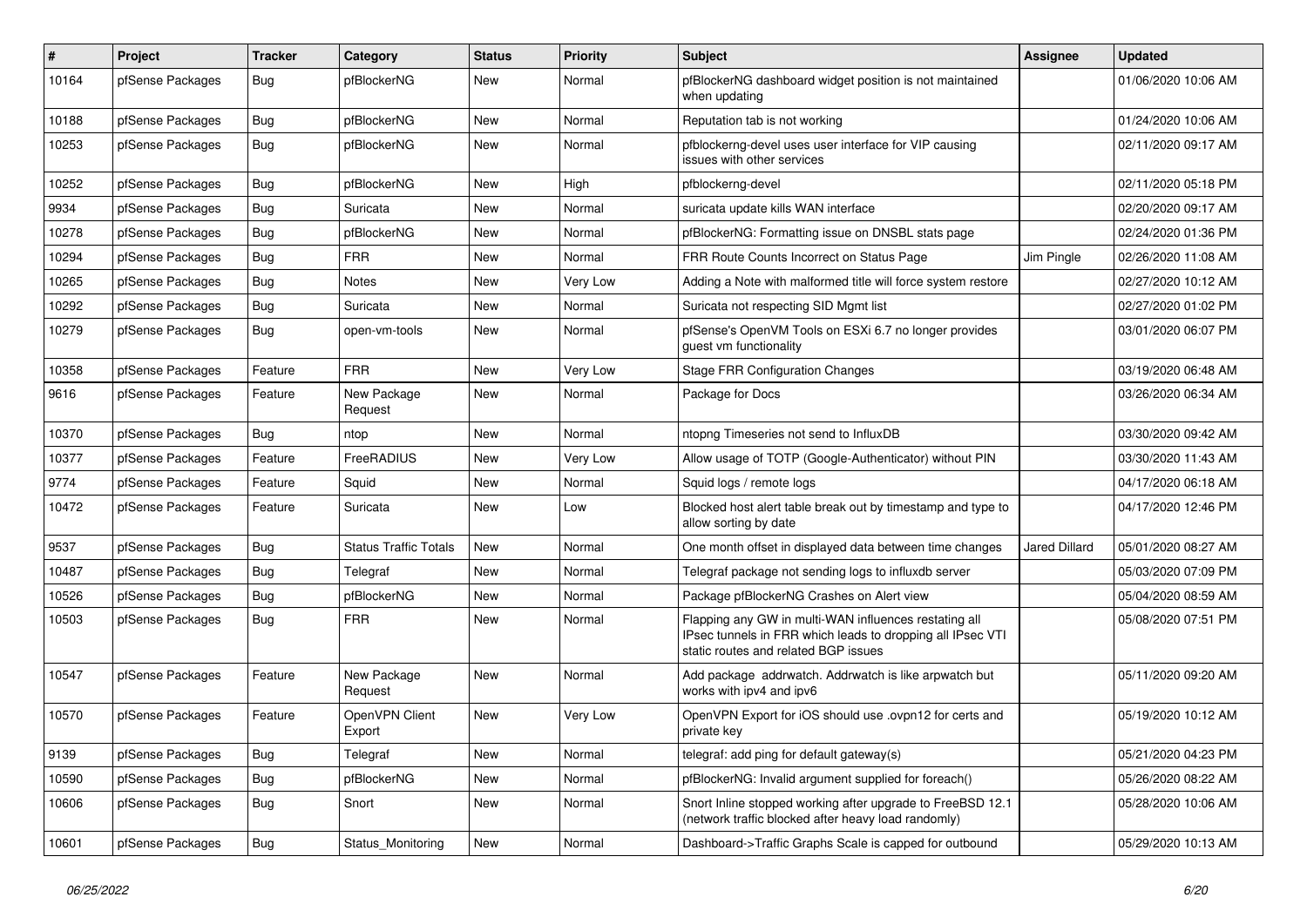| #     | Project          | <b>Tracker</b> | Category                     | <b>Status</b> | <b>Priority</b> | Subject                                                                                | Assignee             | <b>Updated</b>      |
|-------|------------------|----------------|------------------------------|---------------|-----------------|----------------------------------------------------------------------------------------|----------------------|---------------------|
| 10653 | pfSense Packages | Feature        | <b>FRR</b>                   | New           | Normal          | Allow to download frr status                                                           | Jim Pingle           | 06/11/2020 01:21 AM |
| 10695 | pfSense Packages | <b>Bug</b>     | FreeRADIUS                   | <b>New</b>    | Normal          | FreeRadius Accounting skipping MBs after reboot due to<br>power down                   |                      | 06/24/2020 04:49 AM |
| 6831  | pfSense Packages | Feature        | Snort                        | <b>New</b>    | Normal          | Snort does not support aliases containing FQDN                                         |                      | 07/11/2020 12:51 PM |
| 10760 | pfSense Packages | <b>Bug</b>     | <b>BIND</b>                  | <b>New</b>    | High            | pfSense BIND 9.14.12 server terminates due to assertion<br>failure                     |                      | 07/11/2020 04:53 PM |
| 10783 | pfSense Packages | Bug            | ntop                         | New           | Normal          | NtopNG is very unstable on arm64                                                       |                      | 07/22/2020 09:07 AM |
| 10347 | pfSense Packages | Feature        | OpenVPN Client<br>Export     | <b>New</b>    | Normal          | Request to add pull-filter                                                             |                      | 07/29/2020 08:11 AM |
| 10600 | pfSense Packages | Feature        | pfBlockerNG                  | <b>New</b>    | Normal          | Add support for pfBlockerNG "Action list" feature                                      |                      | 08/10/2020 02:39 AM |
| 10831 | pfSense Packages | Feature        | New Package<br>Request       | New           | Very Low        | Integration of nntp-proxy into pfsense                                                 |                      | 08/13/2020 09:09 AM |
| 10845 | pfSense Packages | Bug            | apcupsd                      | <b>New</b>    | Normal          | apcupsd doesn't stop when not enabled                                                  |                      | 08/24/2020 10:16 AM |
| 10865 | pfSense Packages | Feature        | squidguard                   | New           | Normal          | squidGuard lacks options to send traffic action logs to<br>syslog server               |                      | 09/05/2020 01:21 AM |
| 8216  | pfSense Packages | Feature        | Telegraf                     | <b>New</b>    | Normal          | Add prometheus output for telegraf                                                     |                      | 09/09/2020 05:33 AM |
| 9545  | pfSense Packages | Feature        | <b>FRR</b>                   | New           | Normal          | Enable MULTIPATH in FRR                                                                | Jim Pingle           | 09/18/2020 12:52 PM |
| 6176  | pfSense Packages | Feature        | OpenVPN Client<br>Export     | New           | Normal          | Privilege for OpenVPN Client Export                                                    |                      | 10/05/2020 07:33 AM |
| 10791 | pfSense Packages | <b>Bug</b>     | PIMD                         | <b>New</b>    | Normal          | Valid (vlan)interfaces do not get vif reporting "Invalid phyint<br>address"            |                      | 10/06/2020 09:20 AM |
| 10989 | pfSense Packages | Bug            | Snort                        | New           | Low             | Snort alert page has hidden characters in IPv6 address                                 |                      | 10/17/2020 04:06 PM |
| 10841 | pfSense Packages | Feature        | pfBlockerNG                  | New           | Normal          | Allow per Source/VLAN/Network individual black&whitelists                              |                      | 10/18/2020 07:42 AM |
| 10994 | pfSense Packages | <b>Bug</b>     | squidguard                   | <b>New</b>    | Low             | SquidGuard Blacklists Restore Default button does not work                             |                      | 10/20/2020 12:26 PM |
| 11026 | pfSense Packages | Feature        | FreeRADIUS                   | New           | Low             | Feedback on Packages - FreeRADIUS package                                              |                      | 11/02/2020 07:21 AM |
| 11040 | pfSense Packages | <b>Bug</b>     | pfBlockerNG                  | New           | Normal          | pfb_filter core faults when clearing firewall log                                      |                      | 11/07/2020 01:44 PM |
| 11074 | pfSense Packages | <b>Bug</b>     | <b>BIND</b>                  | New           | Low             | bind Zone Settings Zones, Save button opens "Confirmation<br>required to save changes" |                      | 11/16/2020 11:08 AM |
| 7267  | pfSense Packages | <b>Bug</b>     | <b>Status Traffic Totals</b> | <b>New</b>    | Normal          | Status Traffic Totals - Stacked Bar - Scale not high enough                            | <b>Jared Dillard</b> | 11/18/2020 07:38 AM |
| 11092 | pfSense Packages | Feature        | pfBlockerNG                  | New           | Normal          | Detecting DNS tunneling                                                                |                      | 11/21/2020 04:53 AM |
| 11099 | pfSense Packages | Feature        | pfBlockerNG                  | New           | Normal          | DNSBL blocking by schedule                                                             |                      | 11/25/2020 12:12 AM |
| 10516 | pfSense Packages | <b>Bug</b>     | <b>FRR</b>                   | New           | Normal          | FRR Access list                                                                        |                      | 12/06/2020 11:02 PM |
| 11138 | pfSense Packages | Feature        | FreeRADIUS                   | New           | Normal          | new WebGUI checkboxes needed                                                           |                      | 12/07/2020 08:28 AM |
| 11156 | pfSense Packages | Feature        | pfBlockerNG                  | New           | Normal          | Add an option include subdomains for the noAAAA feature                                |                      | 12/11/2020 10:19 AM |
| 11000 | pfSense Packages | <b>Bug</b>     | haproxy                      | New           | Very Low        | haproxy deprecated trick suggested                                                     |                      | 12/23/2020 02:55 PM |
| 11158 | pfSense Packages | Bug            | <b>FRR</b>                   | New           | High            | FRR Prefix Lists                                                                       |                      | 12/30/2020 04:55 PM |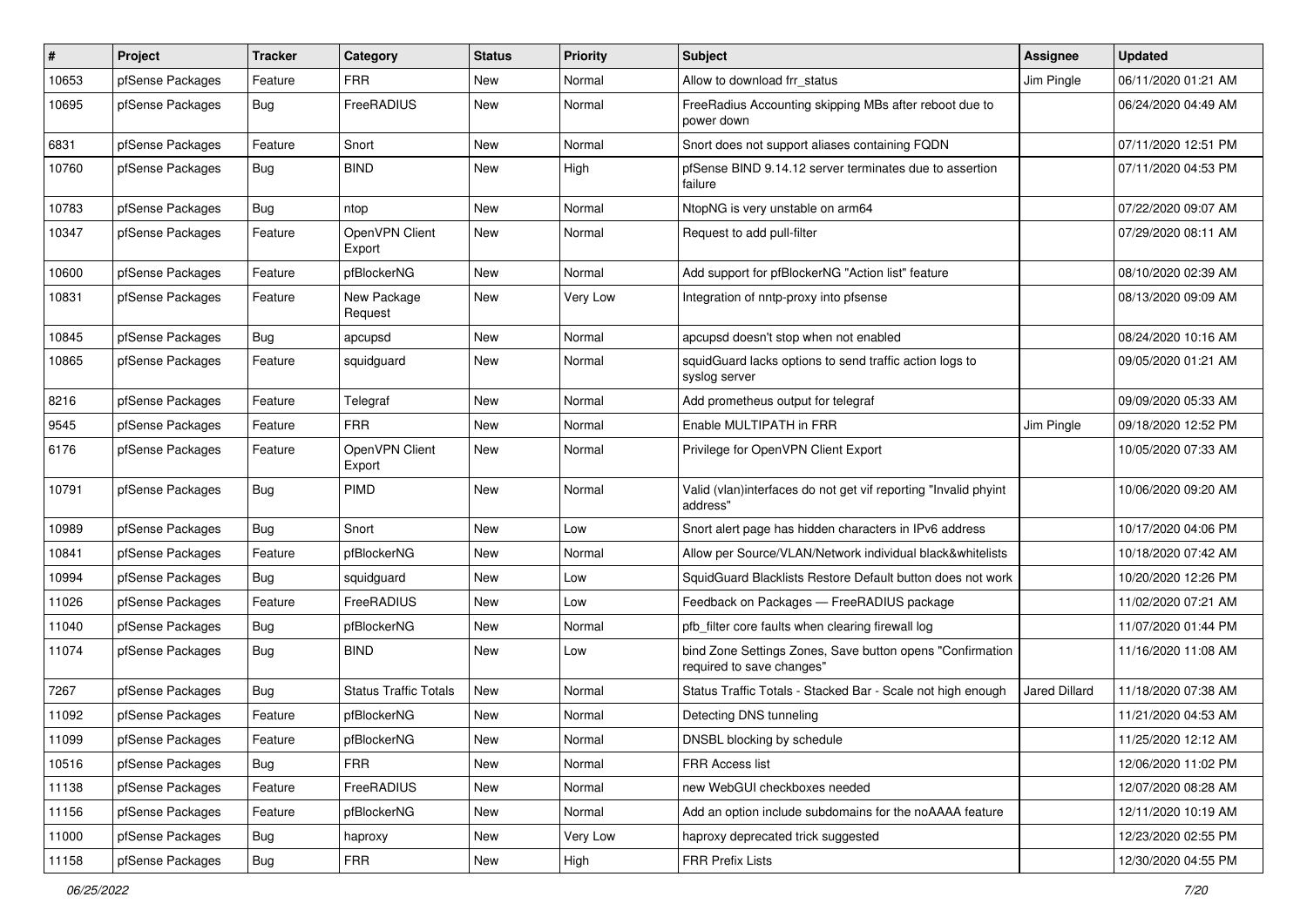| #     | <b>Project</b>   | <b>Tracker</b> | Category               | <b>Status</b>                 | <b>Priority</b> | <b>Subject</b>                                                                                                         | Assignee            | <b>Updated</b>      |
|-------|------------------|----------------|------------------------|-------------------------------|-----------------|------------------------------------------------------------------------------------------------------------------------|---------------------|---------------------|
| 10935 | pfSense Packages | Bug            | <b>FRR</b>             | <b>New</b>                    | Normal          | FRR 0.6.7-6 - BGPD service recycled IPv6 without Route<br>Map                                                          |                     | 12/30/2020 05:00 PM |
| 11178 | pfSense Packages | Feature        | Filer                  | <b>New</b>                    | Normal          | Filer do not ask what to do with previous filename                                                                     |                     | 12/31/2020 02:45 AM |
| 11200 | pfSense Packages | Feature        | Squid                  | <b>New</b>                    | Normal          | Squid reverse proxy + multiple ssl certificates                                                                        |                     | 12/31/2020 03:50 AM |
| 11209 | pfSense Packages | Feature        | pfBlockerNG            | New                           | Normal          | pfBlockerNG soft blocking                                                                                              |                     | 01/01/2021 02:07 PM |
| 11227 | pfSense Packages | Feature        | pfBlockerNG            | <b>New</b>                    | Normal          | Feeds update                                                                                                           |                     | 01/07/2021 12:11 AM |
| 11235 | pfSense Packages | <b>Bug</b>     | Filer                  | New                           | Normal          | Filer run script when "state" unchanged                                                                                |                     | 01/08/2021 07:24 AM |
| 11180 | pfSense Packages | Bug            | Filer                  | Feedback                      | Normal          | Filer run action for files on sync that wan't been modified                                                            | <b>Viktor Gurov</b> | 01/08/2021 07:27 AM |
| 11206 | pfSense Packages | Feature        | <b>FRR</b>             | <b>Pull Request</b><br>Review | Normal          | <b>FRR 7.5</b>                                                                                                         | Jim Pingle          | 01/08/2021 12:47 PM |
| 10541 | pfSense Packages | Feature        | Squid                  | Feedback                      | Normal          | Squid failover and load balancing                                                                                      | <b>Viktor Gurov</b> | 01/14/2021 07:34 AM |
| 7903  | pfSense Packages | Feature        | New Package<br>Request | <b>New</b>                    | Normal          | Duo ssh package                                                                                                        |                     | 01/16/2021 12:44 AM |
| 11260 | pfSense Packages | Feature        | pfBlockerNG            | <b>New</b>                    | Normal          | pfBlockerNG: predefined ASN groups for Google,<br>Facebook, Apple, etc with useful selections                          |                     | 01/18/2021 03:46 PM |
| 11266 | pfSense Packages | Feature        | AutoConfigBackup       | New                           | Very Low        | Give an option to list restore point in "reverse" order/latest at<br>the top.                                          |                     | 01/19/2021 06:58 PM |
| 10789 | pfSense Packages | Feature        | <b>FRR</b>             | Feedback                      | Normal          | FRR integrated configuration and hitless reloads                                                                       | Jim Pingle          | 01/20/2021 11:16 PM |
| 11261 | pfSense Packages | Bug            | pfBlockerNG            | <b>New</b>                    | Normal          | pfBlockerNG ASN numbers in IPv4 (/IPv6) Custom List<br>generate error(s) "Invalid numeric literal at line 1, column 7" |                     | 01/28/2021 08:34 AM |
| 11301 | pfSense Packages | Feature        | <b>FRR</b>             | Feedback                      | Normal          | Switch FRR to use default rc file as a service control base                                                            | Jim Pingle          | 01/28/2021 09:35 AM |
| 11274 | pfSense Packages | <b>Bug</b>     | ntop                   | Feedback                      | Normal          | ntopng https web server does not present full certificate<br>chain                                                     | Viktor Gurov        | 01/28/2021 09:51 AM |
| 11248 | pfSense Packages | Feature        | squidguard             | Feedback                      | Normal          | SafeSearch update                                                                                                      | <b>Viktor Gurov</b> | 01/28/2021 10:01 AM |
| 4088  | pfSense Packages | Bug            | squidguard             | Feedback                      | Normal          | Buggy squidgurd config file is created                                                                                 | Viktor Gurov        | 01/28/2021 10:01 AM |
| 11331 | pfSense Packages | Bug            | FreeRADIUS             | Feedback                      | Normal          | FreeRADIUS latest package upgrade broke Plain Mac<br>Authentication                                                    | <b>Viktor Gurov</b> | 01/30/2021 10:08 AM |
| 6022  | pfSense Packages | Feature        | New Package<br>Request | <b>New</b>                    | Normal          | Consider MLVPN for bonded VPN                                                                                          |                     | 01/30/2021 05:24 PM |
| 11345 | pfSense Packages | Bug            | <b>FRR</b>             | Feedback                      | Normal          | FRR-OSPF - No "prefix-list" possible                                                                                   | Jim Pingle          | 02/04/2021 11:03 PM |
| 11155 | pfSense Packages | Feature        | pfBlockerNG            | Feedback                      | Normal          | SafeSearch AAAA                                                                                                        | <b>Viktor Gurov</b> | 02/05/2021 04:54 AM |
| 8547  | pfSense Packages | Feature        | New Package<br>Request | <b>New</b>                    | Normal          | fwknop Port Knocking Package                                                                                           |                     | 02/08/2021 12:17 PM |
| 11388 | pfSense Packages | Bug            | FreeRADIUS             | Feedback                      | Normal          | Captive Portal authentication error with MySQL backend                                                                 | <b>Viktor Gurov</b> | 02/10/2021 08:54 AM |
| 11411 | pfSense Packages | Feature        | New Package<br>Request | <b>New</b>                    | Normal          | Smokeping as a default latency measurement tool                                                                        |                     | 02/12/2021 09:29 PM |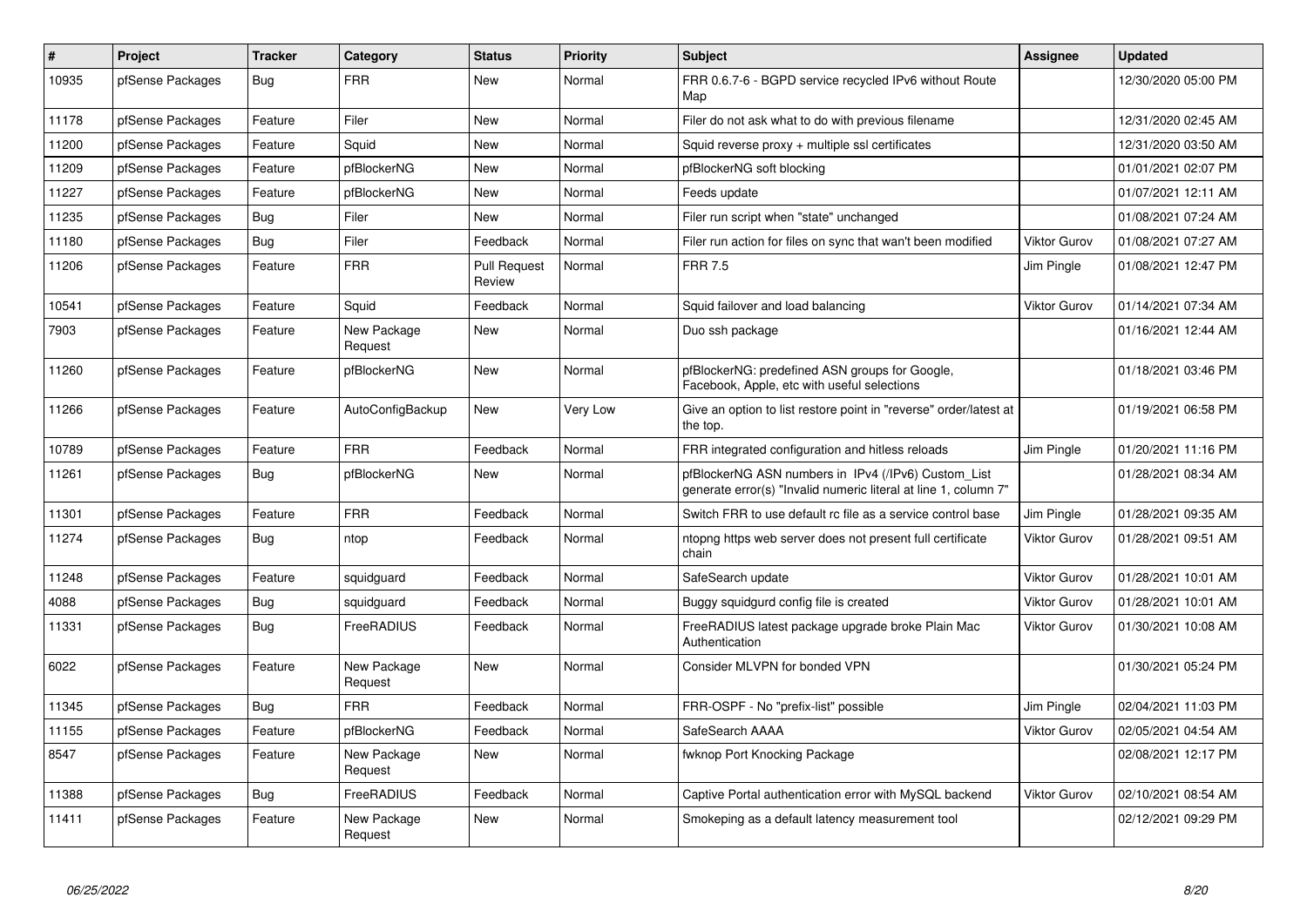| ∦     | Project          | <b>Tracker</b> | Category                     | <b>Status</b>                 | <b>Priority</b> | <b>Subject</b>                                                                          | Assignee             | <b>Updated</b>      |
|-------|------------------|----------------|------------------------------|-------------------------------|-----------------|-----------------------------------------------------------------------------------------|----------------------|---------------------|
| 11414 | pfSense Packages | <b>Bug</b>     | pfBlockerNG                  | New                           | Normal          | Enabling feed "Public DNS4 all" breaks some Google<br>services                          |                      | 02/13/2021 02:46 AM |
| 11404 | pfSense Packages | Bug            | <b>FRR</b>                   | Feedback                      | Normal          | Incorrect prefix/access lists migration on update                                       | <b>Viktor Gurov</b>  | 02/18/2021 09:49 AM |
| 11479 | pfSense Packages | Bug            | snmptt                       | New                           | Normal          | snmptt 1.4.2 does not work in daemon mode                                               |                      | 02/20/2021 04:37 PM |
| 11493 | pfSense Packages | <b>Bug</b>     | Zabbix                       | <b>New</b>                    | Very Low        | After upgrade zabbix proxy wont start                                                   |                      | 02/21/2021 05:31 AM |
| 11490 | pfSense Packages | Bug            | Service Watchdog             | New                           | Very Low        | Service Watchdog - Impacts Reboots and Package Updates                                  |                      | 02/22/2021 12:07 PM |
| 11509 | pfSense Packages | <b>Bug</b>     | <b>LCDProc</b>               | New                           | Low             | LCD package - not starting at boot - stop and start in Status<br>Window not possible    |                      | 02/23/2021 10:55 AM |
| 11522 | pfSense Packages | Bug            | Zabbix                       | <b>New</b>                    | Normal          | fping6 error                                                                            |                      | 02/24/2021 07:13 AM |
| 11375 | pfSense Packages | <b>Bug</b>     | apcupsd                      | New                           | Normal          | UPS Type <blank> for USB APC</blank>                                                    |                      | 02/26/2021 11:10 AM |
| 11477 | pfSense Packages | <b>Bug</b>     | <b>FRR</b>                   | Feedback                      | Normal          | FRR does not recognize some BFD options                                                 | Viktor Gurov         | 02/26/2021 10:52 PM |
| 11563 | pfSense Packages | Bug            | <b>BIND</b>                  | New                           | High            | BIND GUI writes TXT records > 255 characters                                            |                      | 02/27/2021 07:11 AM |
| 11567 | pfSense Packages | Feature        | Mail report                  | New                           | Normal          | Email report add a note filed request                                                   |                      | 02/27/2021 03:44 PM |
| 10429 | pfSense Packages | <b>Bug</b>     | <b>Status Traffic Totals</b> | New                           | Normal          | Status Traffic Total broken 2.4.5                                                       | <b>Jared Dillard</b> | 02/27/2021 07:55 PM |
| 11579 | pfSense Packages | Feature        | Snort                        | <b>New</b>                    | Normal          | Snort alerts or blocks trigger notifications                                            |                      | 03/01/2021 03:26 AM |
| 10608 | pfSense Packages | Bug            | Squid                        | Feedback                      | Normal          | Update squid port to 4.11-p2                                                            |                      | 03/02/2021 04:00 AM |
| 9315  | pfSense Packages | Feature        | New Package<br>Request       | New                           | Normal          | Add Package: dnscrypt-proxy                                                             |                      | 03/05/2021 02:38 AM |
| 11377 | pfSense Packages | <b>Bug</b>     | <b>FRR</b>                   | <b>Pull Request</b><br>Review | Normal          | FRR deinstall                                                                           |                      | 03/10/2021 08:21 AM |
| 11650 | pfSense Packages | Bug            | <b>FRR</b>                   | New                           | Very Low        | FRR configuration broken on restore of manually edited<br>FRR config sections           |                      | 03/10/2021 08:50 AM |
| 11634 | pfSense Packages | Regression     | <b>BIND</b>                  | <b>New</b>                    | Normal          | bind hangs when pfsense is reconnecting as an openvpn<br>client to a TUN openvpn server |                      | 03/14/2021 07:23 AM |
| 11573 | pfSense Packages | Feature        | New Package<br>Request       | <b>New</b>                    | Normal          | <b>Custom Commands</b>                                                                  |                      | 03/16/2021 07:28 PM |
| 11703 | pfSense Packages | Feature        | <b>FRR</b>                   | New                           | Normal          | add Krill and Routinator support BGP RPKI                                               |                      | 03/18/2021 07:47 PM |
| 10990 | pfSense Packages | Bug            | NET-SNMP                     | Feedback                      | Normal          | net-snmp IPv6 listen address needs to be wrapped in<br>square brackets                  |                      | 03/19/2021 05:09 AM |
| 11204 | pfSense Packages | <b>Bug</b>     | NET-SNMP                     | Feedback                      | Normal          | Fix net-snmp logging to syslog                                                          | Jim Pingle           | 03/19/2021 05:10 AM |
| 11777 | pfSense Packages | <b>Bug</b>     | Unbound                      | New                           | Very Low        | Input validation prevents DNS Resolver from being disabled                              |                      | 04/05/2021 05:51 PM |
| 11784 | pfSense Packages | Feature        | squidguard                   | New                           | Normal          | squidguard auto update blacklist option                                                 |                      | 04/06/2021 01:53 AM |
| 11749 | pfSense Packages | Feature        | pfBlockerNG                  | New                           | Normal          | Option to disable NAT rule creation                                                     |                      | 04/06/2021 11:45 PM |
| 11797 | pfSense Packages | Bug            | <b>Status Traffic Totals</b> | New                           | Normal          | Traffic Totals lost upon reboot when using a ramdisk for /var<br>and /tmp               | John Cornwell        | 04/10/2021 06:27 PM |
| 11823 | pfSense Packages | Feature        | <b>FRR</b>                   | New                           | Normal          | Route handling enhancements                                                             |                      | 04/19/2021 06:23 PM |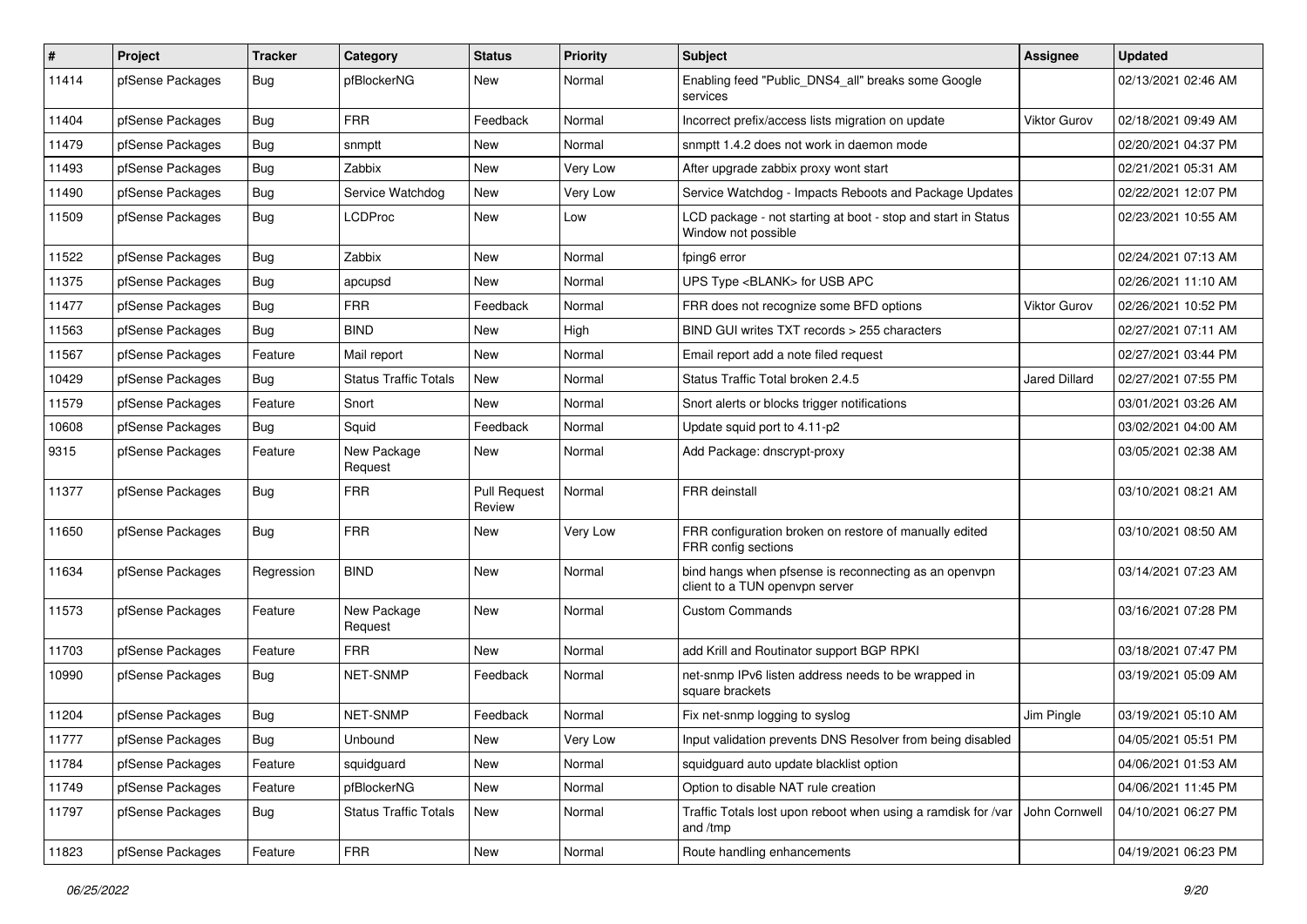| #     | Project          | <b>Tracker</b> | Category                    | <b>Status</b> | <b>Priority</b> | <b>Subject</b>                                                                  | Assignee            | <b>Updated</b>      |
|-------|------------------|----------------|-----------------------------|---------------|-----------------|---------------------------------------------------------------------------------|---------------------|---------------------|
| 11826 | pfSense Packages | Feature        | <b>ACME</b>                 | <b>New</b>    | Normal          | Preserve acme SAN Method parameters for new cert<br>creations                   |                     | 04/20/2021 02:02 PM |
| 11837 | pfSense Packages | Feature        | <b>FRR</b>                  | <b>New</b>    | Low             | Increase field length of FRR Networks in Access Lists and<br>Prefix Lists       |                     | 04/22/2021 07:10 AM |
| 11835 | pfSense Packages | Bug            | <b>FRR</b>                  | New           | Normal          | FRR OSPF redistributed connected routes disappearing                            |                     | 04/22/2021 07:11 AM |
| 11841 | pfSense Packages | Bug            | <b>FRR</b>                  | <b>New</b>    | Normal          | FRR access lists default bahavior changed to permit by<br>default               |                     | 04/22/2021 09:52 AM |
| 11848 | pfSense Packages | <b>Bug</b>     | Squid                       | <b>New</b>    | Normal          | Issue with squid cache download speed                                           |                     | 04/23/2021 09:30 PM |
| 11763 | pfSense Packages | Bug            | Status Monitoring           | New           | Normal          | Traffic graphs refresh issue                                                    |                     | 05/03/2021 09:44 AM |
| 11890 | pfSense Packages | Feature        | New Package<br>Request      | <b>New</b>    | Normal          | Browser-based "clientless" VPN                                                  |                     | 05/05/2021 07:26 AM |
| 11898 | pfSense Packages | Bug            | apcupsd                     | <b>New</b>    | Normal          | PHP error from apcupsd dashboard widget                                         |                     | 05/07/2021 09:12 AM |
| 11802 | pfSense Packages | <b>Bug</b>     | FreeRADIUS                  | <b>New</b>    | Normal          | FreeRADIUS sync                                                                 |                     | 05/10/2021 04:18 AM |
| 9238  | pfSense Packages | Feature        | New Package<br>Request      | New           | Normal          | Add support for Zerotier                                                        |                     | 05/17/2021 01:58 PM |
| 11936 | pfSense Packages | <b>Bug</b>     | <b>FRR</b>                  | Incomplete    | High            | FRR does not connect BGP when using password                                    |                     | 05/19/2021 08:12 AM |
| 11963 | pfSense Packages | Feature        | <b>FRR</b>                  | <b>New</b>    | Normal          | Dynamically change OSPF interface costs on selected<br>interfaces on CARP event |                     | 05/26/2021 04:13 AM |
| 12009 | pfSense Packages | Bug            | Zabbix                      | <b>New</b>    | Normal          | Zabbix Agent starts twice by /etc/rc.start packages                             |                     | 06/08/2021 01:35 AM |
| 11491 | pfSense Packages | <b>Bug</b>     | haproxy                     | Feedback      | Normal          | haproxy-devel v0.62_2 - startup error 'httpchk'                                 | <b>Viktor Gurov</b> | 06/22/2021 08:46 AM |
| 11937 | pfSense Packages | Bug            | haproxy                     | Feedback      | Normal          | HAproxy "Use Client-IP" option breaks Captive Portal                            | <b>Viktor Gurov</b> | 06/22/2021 08:48 AM |
| 9895  | pfSense Packages | <b>Bug</b>     | Snort                       | <b>New</b>    | Normal          | snort reinstallation failed                                                     |                     | 06/23/2021 08:01 AM |
| 12084 | pfSense Packages | Bug            | <b>FRR</b>                  | <b>New</b>    | Normal          | libfrr.so.0 error on SG-1100                                                    |                     | 06/26/2021 08:22 AM |
| 11610 | pfSense Packages | Bug            | <b>NET-SNMP</b>             | <b>New</b>    | Normal          | NET-SNMP is not setting the correct permissions on AgentX                       |                     | 06/28/2021 07:54 AM |
| 12097 | pfSense Packages | Feature        | pfBlockerNG                 | New           | Normal          | Add dnsbl and geoip logs to system log                                          |                     | 07/06/2021 01:25 PM |
| 11165 | pfSense Packages | Feature        | OpenVPN Client<br>Export    | <b>New</b>    | Very Low        | OpenVPN Exporter - Allow for name customization                                 |                     | 07/10/2021 12:58 PM |
| 11997 | pfSense Packages | Bug            | <b>IPsec Profile Wizard</b> | New           | Normal          | Add Support for Android Strongswan Profiles in the Profile<br>Wizard            | Jim Pingle          | 07/10/2021 07:51 PM |
| 11534 | pfSense Packages | Regression     | FreeRADIUS                  | <b>New</b>    | High            | FreeRADIUS EAP anonymous connection forbidden<br>out-of-tunnel                  |                     | 07/14/2021 02:32 AM |
| 11515 | pfSense Packages | Bug            | node exporter               | Feedback      | Normal          | node exporter 0.18.1 1 - Unable to interact or start the<br>service from web ui | Viktor Gurov        | 07/14/2021 12:37 PM |
| 11756 | pfSense Packages | Bug            | haproxy                     | Feedback      | Normal          | HaProxy does not transfer backend states during reload                          | Viktor Gurov        | 07/14/2021 01:21 PM |
| 11746 | pfSense Packages | <b>Bug</b>     | FreeRADIUS                  | Feedback      | Normal          | Second LDAP server configuration misses the ipaNThash<br>control attribute      | <b>Viktor Gurov</b> | 07/14/2021 01:44 PM |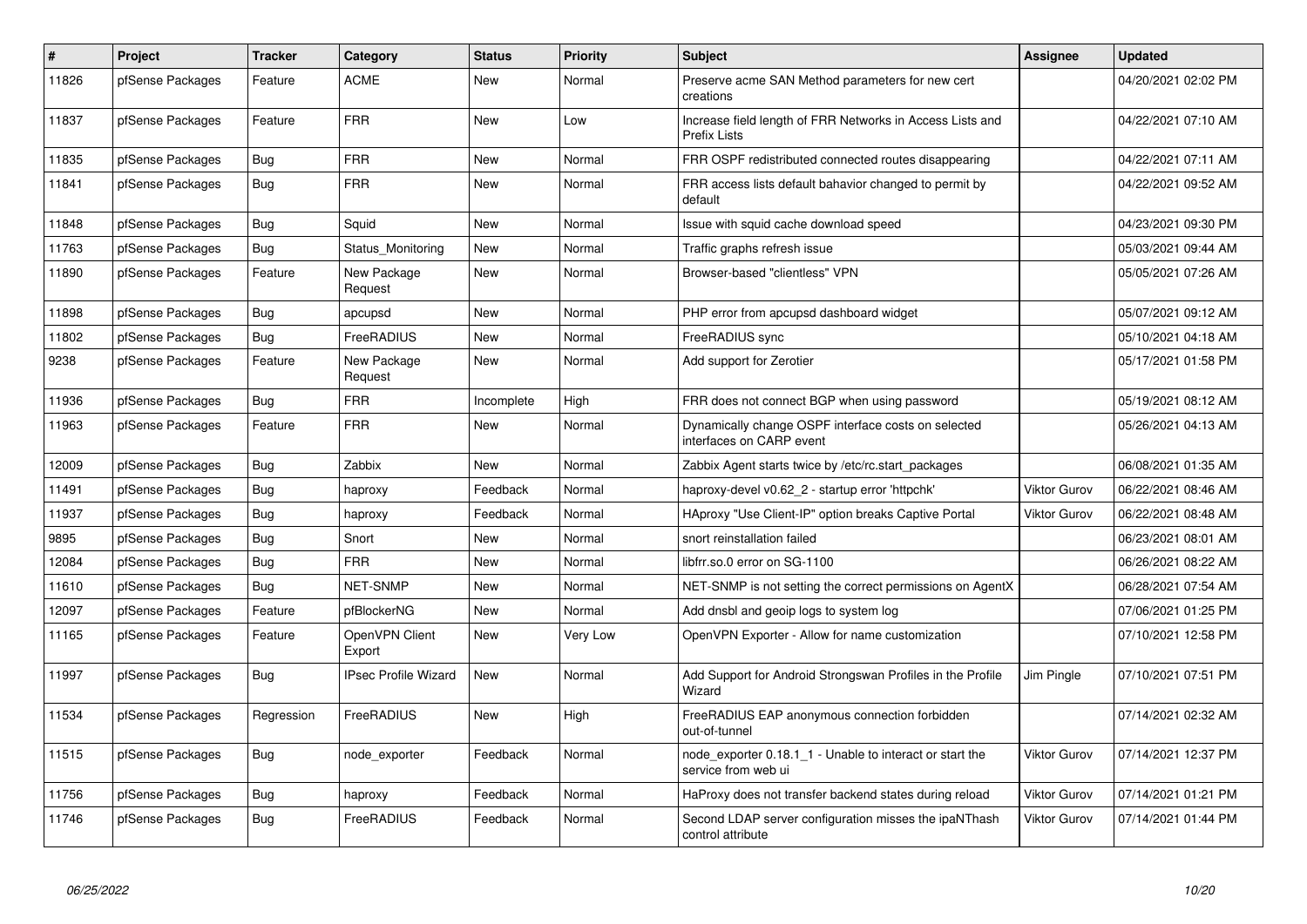| #     | Project          | <b>Tracker</b> | Category               | <b>Status</b> | <b>Priority</b> | <b>Subject</b>                                                                                 | <b>Assignee</b>     | <b>Updated</b>      |
|-------|------------------|----------------|------------------------|---------------|-----------------|------------------------------------------------------------------------------------------------|---------------------|---------------------|
| 11681 | pfSense Packages | <b>Bug</b>     | <b>FRR</b>             | Feedback      | Normal          | FRR generates invalid BFD configuration after removing<br>interfaces                           | Viktor Gurov        | 07/14/2021 04:40 PM |
| 12130 | pfSense Packages | Bug            | Zeek                   | New           | Normal          | Zeek fails to start                                                                            |                     | 07/15/2021 02:00 AM |
| 12036 | pfSense Packages | Bug            | Zabbix                 | Feedback      | Normal          | Certificate Manager page do not show Zabbix used<br>certificates                               | <b>Viktor Gurov</b> | 07/15/2021 11:46 AM |
| 11980 | pfSense Packages | Bug            | FreeRADIUS             | Feedback      | Normal          | EAP does not work with SQL backend                                                             |                     | 07/21/2021 07:24 AM |
| 12160 | pfSense Packages | Regression     | syslog-ng              | Feedback      | High            | An invalid configuration is generated when choosing TLS as<br>the default protocol             | Jim Pingle          | 07/23/2021 03:27 PM |
| 11410 | pfSense Packages | Feature        | New Package<br>Request | <b>New</b>    | Normal          | adding bpytop (former Bashtop)                                                                 |                     | 07/26/2021 12:33 PM |
| 12178 | pfSense Packages | Bug            | WireGuard              | <b>New</b>    | Low             | WireGuard always shows 'Configuring WireGuard<br>tunnelsdone.' message on boot                 |                     | 07/30/2021 06:58 AM |
| 12179 | pfSense Packages | Feature        | qemu-guest-agent       | New           | Normal          | QEMU package                                                                                   |                     | 07/30/2021 08:02 AM |
| 11847 | pfSense Packages | Bug            | <b>FRR</b>             | Feedback      | Normal          | Filters not applied to PEER Groups                                                             | <b>Viktor Gurov</b> | 07/30/2021 07:45 PM |
| 11780 | pfSense Packages | Bug            | Suricata               | New           | Very High       | Suricata package fails to prune suricata.log                                                   |                     | 08/06/2021 07:18 AM |
| 12278 | pfSense Packages | Regression     | Zabbix                 | Feedback      | Normal          | Invalid plugin certificates() function name                                                    | <b>Viktor Gurov</b> | 08/19/2021 05:52 AM |
| 9852  | pfSense Packages | Feature        | Suricata               | Feedback      | Normal          | show File-Store directory listing                                                              | <b>Viktor Gurov</b> | 08/20/2021 07:52 AM |
| 10872 | pfSense Packages | Feature        | Suricata               | Feedback      | Normal          | Add adjustable notification for Severity Alert                                                 | <b>Viktor Gurov</b> | 08/20/2021 07:52 AM |
| 6964  | pfSense Packages | Bug            | Suricata               | Feedback      | Normal          | Host OS Policy Assignment broken when using "Import" or<br>"Aliases" buttons                   | Viktor Gurov        | 08/20/2021 07:52 AM |
| 12285 | pfSense Packages | Feature        | Suricata               | In Progress   | Normal          | Add more EVE Logged Traffic protocols                                                          | <b>Viktor Gurov</b> | 08/20/2021 08:22 AM |
| 12286 | pfSense Packages | Bug            | FreeRADIUS             | New           | Normal          | Add support for ntlm auth in LDAP                                                              |                     | 08/20/2021 08:27 AM |
| 12292 | pfSense Packages | Feature        | Suricata               | Feedback      | Normal          | GeoIP look on the Alerts, Blocked and Files pages                                              | <b>Viktor Gurov</b> | 08/23/2021 08:16 AM |
| 12308 | pfSense Packages | Feature        | New Package<br>Request | New           | Normal          | Dynamicaly Update Firewall Aliases from OpenVPN LDAP<br>Group membership of the connected user |                     | 08/27/2021 12:51 AM |
| 10693 | pfSense Packages | Bug            | <b>BIND</b>            | <b>New</b>    | Normal          | pfSense Bind Zone Editor UI does not update zone serial<br>number when a change is made        |                     | 09/01/2021 12:51 AM |
| 11742 | pfSense Packages | Bug            | Suricata               | New           | Normal          | Blocking / Unblocking is not working correctly.                                                |                     | 09/01/2021 11:08 AM |
| 12358 | pfSense Packages | Feature        | pfBlockerNG            | New           | Normal          | IP List Copy/Import/Export                                                                     |                     | 09/09/2021 01:56 PM |
| 11295 | pfSense Packages | Feature        | pfBlockerNG            | Feedback      | Normal          | DNSBL IDN support                                                                              | Viktor Gurov        | 09/10/2021 11:33 AM |
| 12322 | pfSense Packages | Bug            | Suricata               | Feedback      | Normal          | Suricata creates invalid HOME_NET entries                                                      | Viktor Gurov        | 09/10/2021 11:42 AM |
| 11135 | pfSense Packages | Bug            | haproxy                | Feedback      | High            | HAproxy OCSP reponse crontab bug                                                               | <b>Viktor Gurov</b> | 09/10/2021 11:51 AM |
| 12369 | pfSense Packages | Feature        | Mail report            | New           | Low             | Skip If No Content issue                                                                       |                     | 09/14/2021 06:40 AM |
| 12167 | pfSense Packages | <b>Bug</b>     | <b>FRR</b>             | Feedback      | Normal          | BGP TCP setkey not set if neighbor is in peer group                                            | Viktor Gurov        | 09/16/2021 09:38 AM |
| 11961 | pfSense Packages | Bug            | FRR                    | Feedback      | Normal          | FRR OSPF add unwanted area 0 authentication to router<br>ospf                                  | Viktor Gurov        | 09/16/2021 10:25 PM |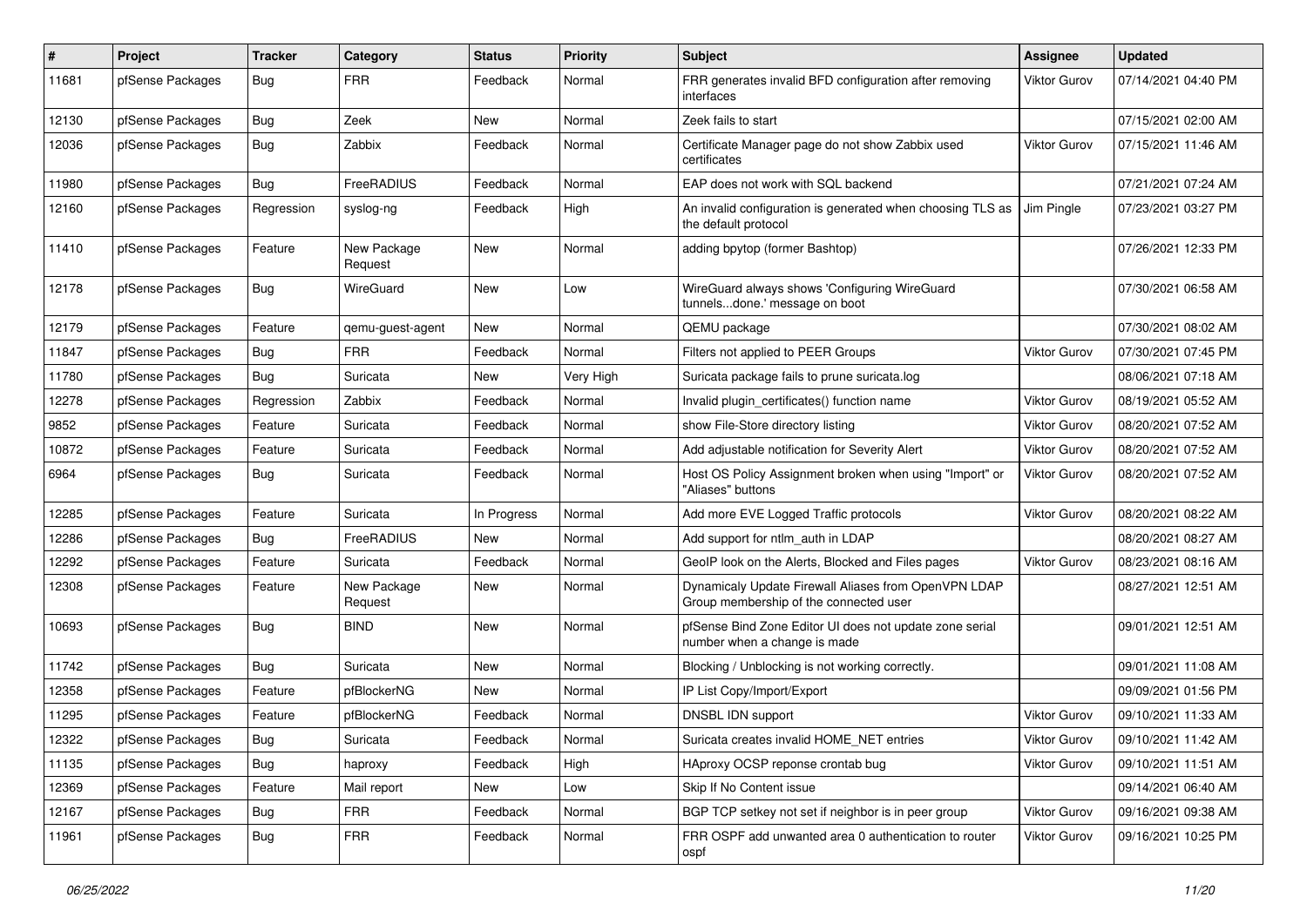| $\vert$ # | Project          | <b>Tracker</b> | Category                 | <b>Status</b>                 | <b>Priority</b> | <b>Subject</b>                                                                             | Assignee              | <b>Updated</b>      |
|-----------|------------------|----------------|--------------------------|-------------------------------|-----------------|--------------------------------------------------------------------------------------------|-----------------------|---------------------|
| 12033     | pfSense Packages | <b>Bug</b>     | pfBlockerNG              | <b>New</b>                    | Normal          | maxmindb and sqlite3 modules not found                                                     |                       | 10/01/2021 04:42 AM |
| 12188     | pfSense Packages | Bug            | OpenVPN Client<br>Export | <b>New</b>                    | Normal          | client export breaks multi remote configurations                                           |                       | 10/02/2021 05:58 PM |
| 10739     | pfSense Packages | Feature        | haproxy                  | Feedback                      | Normal          | Update HAproxy-devel package to 2.2 and HAproxy to 2.0                                     | <b>Viktor Gurov</b>   | 10/03/2021 03:53 PM |
| 12427     | pfSense Packages | Todo           | haproxy                  | New                           | Normal          | ha-proxy: action order in the GUI is not keeped in the<br>resulting ha-proxy configuration |                       | 10/06/2021 07:02 AM |
| 1620      | pfSense Packages | Bug            | Squid                    | <b>New</b>                    | Normal          | Can't use transparent proxy when using bridge.                                             |                       | 10/07/2021 04:19 AM |
| 12101     | pfSense Packages | Bug            | arpwatch                 | Assigned                      | Normal          | ArpWatch Suppression Mac for "flip-flop" not suppressing                                   | <b>Viktor Gurov</b>   | 10/09/2021 07:19 PM |
| 12126     | pfSense Packages | Bug            | FreeRADIUS               | <b>New</b>                    | Normal          | freeradius3 0.15.7 31                                                                      |                       | 10/11/2021 08:21 AM |
| 12444     | pfSense Packages | Bug            | ntop                     | <b>New</b>                    | Normal          | ntopng throws errors when viewing single host                                              |                       | 10/11/2021 12:39 PM |
| 9798      | pfSense Packages | Feature        | pfBlockerNG              | <b>New</b>                    | Normal          | add ipv4 and ipv6 dnscrypt-resolvers feeds                                                 |                       | 10/14/2021 09:48 AM |
| 11592     | pfSense Packages | <b>Bug</b>     | node exporter            | <b>New</b>                    | Normal          | Node exporter can not read system statistics                                               |                       | 10/15/2021 09:37 PM |
| 12465     | pfSense Packages | Feature        | haproxy                  | <b>New</b>                    | Normal          | Add forwardfor advanced usecases                                                           |                       | 10/16/2021 07:35 PM |
| 12462     | pfSense Packages | Feature        | Telegraf                 | <b>Pull Request</b><br>Review | Normal-package  | Telegraf: Add "devfs" to ignore fs                                                         | Offstage Roller       | 10/18/2021 09:03 AM |
| 11163     | pfSense Packages | Feature        | <b>ACME</b>              | <b>Pull Request</b><br>Review | Normal          | Preferred Chain option                                                                     |                       | 10/18/2021 09:10 AM |
| 12491     | pfSense Packages | Feature        | squidguard               | <b>New</b>                    | Normal          | squidguard: allow multiple regex                                                           |                       | 10/28/2021 03:30 PM |
| 12502     | pfSense Packages | Feature        | syslog-ng                | <b>New</b>                    | Normal          | Syslog-ng Configuration Library (scl) missing                                              |                       | 11/02/2021 06:06 PM |
| 12507     | pfSense Packages | <b>Bug</b>     | softflowd                | <b>Pull Request</b><br>Review | Normal          | Add support for bi-directional flows in softflowd                                          |                       | 11/11/2021 03:53 AM |
| 11525     | pfSense Packages | Bug            | Suricata                 | <b>New</b>                    | Normal          | pfsense 2.5.0 release version for vlan issue to suricata                                   |                       | 11/11/2021 08:16 AM |
| 12520     | pfSense Packages | Feature        | Squid                    | <b>New</b>                    | High            | [Squid] - Allow or Deny Mappings from IP/Host/GeoIP<br>sources                             |                       | 11/12/2021 02:13 PM |
| 12525     | pfSense Packages | Feature        | <b>WireGuard</b>         | <b>New</b>                    | Normal          | WireGuard Tunnel restore configuration                                                     | Christian<br>McDonald | 11/17/2021 07:15 AM |
| 12526     | pfSense Packages | Feature        | WireGuard                | <b>New</b>                    | Normal          | <b>WireGuard Widget</b>                                                                    | Christian<br>McDonald | 11/17/2021 07:15 AM |
| 12538     | pfSense Packages | Bug            | PIMD                     | <b>New</b>                    | Normal          | PIMD sub-interface bug                                                                     |                       | 11/20/2021 09:44 PM |
| 11210     | pfSense Packages | Feature        | Suricata                 | Feedback                      | Normal          | 3rd party rulesets                                                                         | <b>Viktor Gurov</b>   | 11/24/2021 04:21 AM |
| 10462     | pfSense Packages | Feature        | LCDProc                  | <b>Pull Request</b><br>Review | Normal          | <b>CPU Temp Screen</b>                                                                     |                       | 11/29/2021 08:28 AM |
| 11182     | pfSense Packages | <b>Bug</b>     | <b>NRPE</b>              | New                           | Normal          | NRPE in HA syncs the bind IP                                                               |                       | 12/01/2021 02:15 AM |
| 12506     | pfSense Packages | Bug            | Suricata                 | Feedback                      | Normal          | Only selected instance is restarted on suppress list change                                | Viktor Gurov          | 12/01/2021 04:43 AM |
| 12573     | pfSense Packages | Feature        | New Package<br>Request   | <b>New</b>                    | Normal          | Dashboard widget with external connection map                                              | aleksei<br>prokofiev  | 12/07/2021 07:38 AM |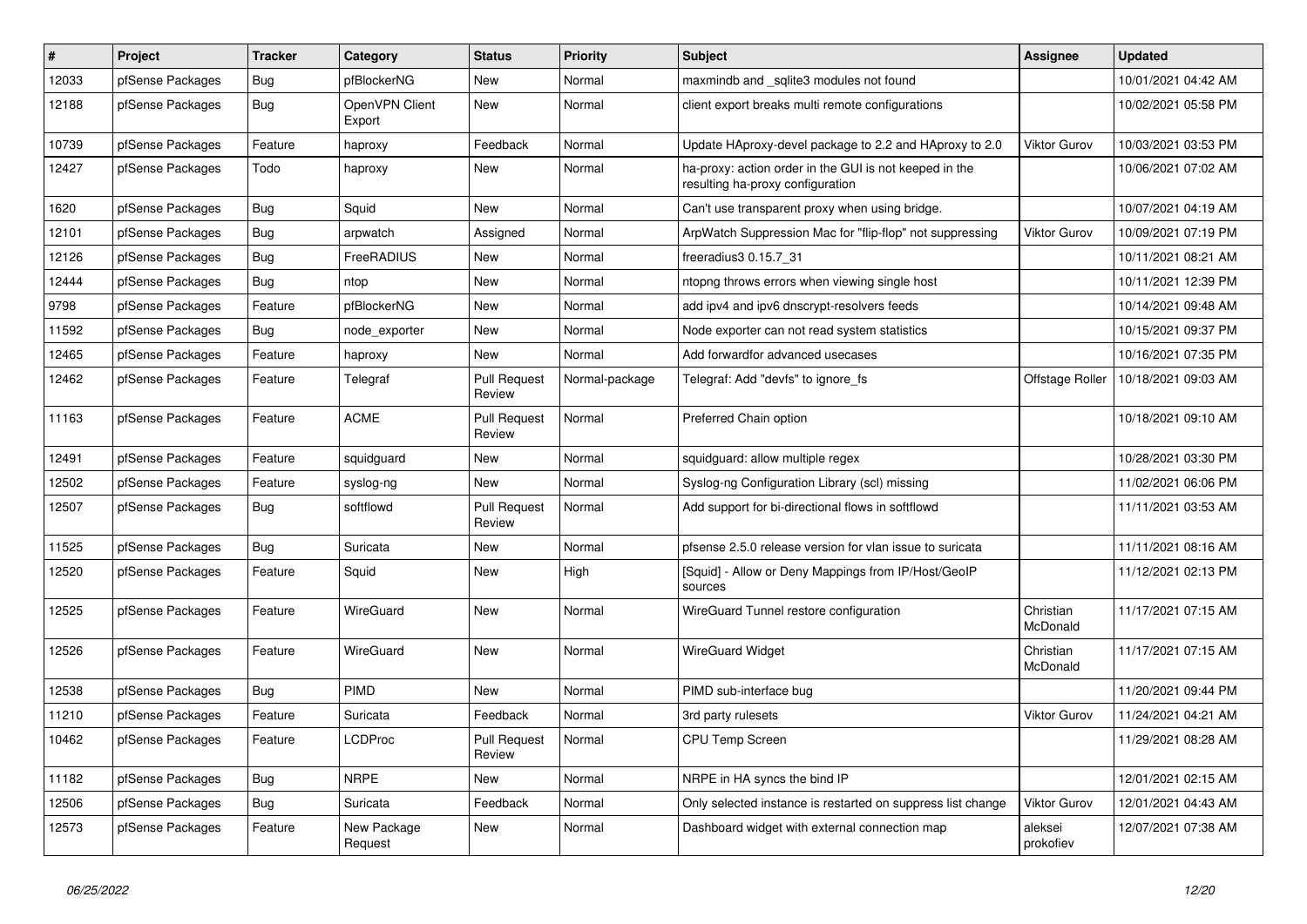| #     | Project          | Tracker    | Category    | <b>Status</b> | <b>Priority</b> | <b>Subject</b>                                                                                            | <b>Assignee</b>       | <b>Updated</b>      |
|-------|------------------|------------|-------------|---------------|-----------------|-----------------------------------------------------------------------------------------------------------|-----------------------|---------------------|
| 11054 | pfSense Packages | Bug        | FreeRADIUS  | Assigned      | Normal          | Check Client Certificate CN not working as described                                                      | Viktor Gurov          | 12/14/2021 07:22 AM |
| 12608 | pfSense Packages | <b>Bug</b> | WireGuard   | New           | High            | WireGuard tunnels monitored by dpinger causing system to<br>stop routing completely in certain situations | Christian<br>McDonald | 12/16/2021 03:14 PM |
| 11738 | pfSense Packages | Regression | squidguard  | Feedback      | Normal          | SquidGuard 1.16.18_17 Not Filtering Blacklist<br>No-Transparent Mode                                      | Viktor Gurov          | 12/21/2021 05:48 AM |
| 8827  | pfSense Packages | Bug        | squidguard  | New           | Normal          | Squidguard: ACL redirect modes 'redirect' and 'err page'<br>send unresolvable URLs to the client.         | Viktor Gurov          | 12/21/2021 05:49 AM |
| 12513 | pfSense Packages | Feature    | WireGuard   | <b>New</b>    | Normal          | WireGuard Utilization Status (Beyond Active Connection)                                                   | Christian<br>McDonald | 12/22/2021 08:40 PM |
| 11098 | pfSense Packages | Bug        | Backup      | Feedback      | Normal          | Backup Files and Directories plugin crashes firewall if /root<br>specified as backup location             | Viktor Gurov          | 12/23/2021 10:45 AM |
| 12264 | pfSense Packages | Bug        | Squid       | Feedback      | Low             | Stray <table> line in squid monitor.php</table>                                                           | Viktor Gurov          | 12/23/2021 10:53 AM |
| 6651  | pfSense Packages | Feature    | <b>FRR</b>  | Feedback      | Normal          | Loopback interfaces                                                                                       | Christian<br>McDonald | 12/25/2021 02:42 PM |
| 12643 | pfSense Packages | Regression | Suricata    | Feedback      | Normal          | Rule categories are cleared after clicking the save button on<br>the Global Settings page                 |                       | 12/30/2021 03:44 AM |
| 12653 | pfSense Packages | Regression | <b>FRR</b>  | Feedback      | Normal          | RIP related startup error                                                                                 | Viktor Gurov          | 12/30/2021 08:37 AM |
| 12206 | pfSense Packages | Bug        | NET-SNMP    | Feedback      | Normal          | Certificate Manager page doesn't show Net-SNMP used<br>certificates                                       | Viktor Gurov          | 12/30/2021 09:40 AM |
| 12414 | pfSense Packages | Bug        | pfBlockerNG | Feedback      | Normal          | DNSBL SafeSearch page displays input validation error if<br>DoH / DoT blocking is not enabled             |                       | 12/30/2021 02:49 PM |
| 12655 | pfSense Packages | Bug        | Telegraf    | New           | Normal          | telegraf, wireguard plugin failing                                                                        |                       | 12/30/2021 05:51 PM |
| 12423 | pfSense Packages | Bug        | pfBlockerNG | Feedback      | Normal          | Dashboard shows "SQLite database missing, Force Reload<br>DNSBL to recover!"                              |                       | 12/31/2021 01:06 PM |
| 11130 | pfSense Packages | Feature    | <b>FRR</b>  | Feedback      | Normal          | FRR RIP support                                                                                           | Jim Pingle            | 12/31/2021 04:19 PM |
| 8516  | pfSense Packages | Bug        | FreeRADIUS  | New           | Normal          | FreeRADIUS requires settings re-saved after pfSense<br>upgrade                                            | Jim Pingle            | 12/31/2021 05:58 PM |
| 12667 | pfSense Packages | Bug        | WireGuard   | New           | Normal          | Firewall Crashed After Upgrading Wireguard                                                                |                       | 01/07/2022 09:18 AM |
| 12260 | pfSense Packages | Bug        | ntop        | New           | Normal          | Update popup and version missmatch?                                                                       |                       | 01/08/2022 05:53 AM |
| 9500  | pfSense Packages | Bug        | haproxy     | New           | Normal          | HAproxy does not delete non-applicable action config                                                      |                       | 01/18/2022 06:28 AM |
| 12711 | pfSense Packages | Feature    | Telegraf    | New           | Normal          | Add InfluxDB V2 support                                                                                   |                       | 01/21/2022 02:54 AM |
| 12281 | pfSense Packages | Feature    | Nut         | New           | Normal          | Add support for Telegram/Pushover notifications                                                           | Viktor Gurov          | 01/24/2022 07:25 AM |
| 12717 | pfSense Packages | Todo       | Squid       | New           | Normal          | Squid 5.x Branch                                                                                          |                       | 01/25/2022 06:24 PM |
| 9700  | pfSense Packages | Feature    | Squid       | Feedback      | Normal          | Secure Squid HTTPS Proxy                                                                                  |                       | 01/25/2022 06:39 PM |
| 12732 | pfSense Packages | Bug        | squidguard  | New           | High            | Squid https filtering squidguard acl target list - erratic<br>behaviour                                   |                       | 01/26/2022 09:11 AM |
| 12736 | pfSense Packages | Feature    | pfBlockerNG | New           | Low             | Allow custom cron intervals                                                                               |                       | 01/30/2022 08:55 PM |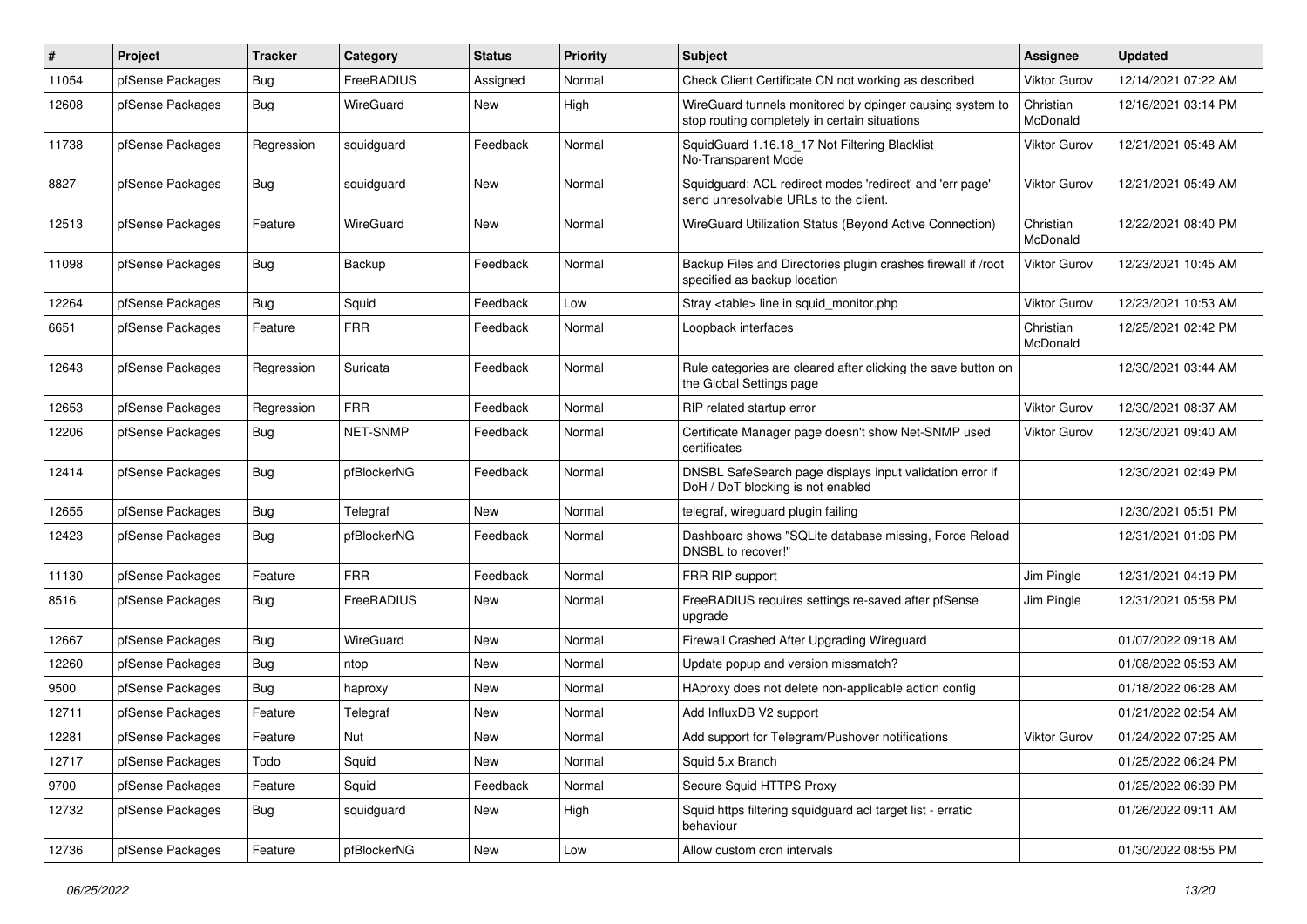| #     | Project          | Tracker | Category                 | <b>Status</b> | <b>Priority</b> | Subject                                                                                                                                                                 | <b>Assignee</b>       | <b>Updated</b>      |
|-------|------------------|---------|--------------------------|---------------|-----------------|-------------------------------------------------------------------------------------------------------------------------------------------------------------------------|-----------------------|---------------------|
| 12656 | pfSense Packages | Feature | New Package<br>Request   | New           | Normal          | <b>NextDNS</b>                                                                                                                                                          |                       | 01/31/2022 01:50 AM |
| 12748 | pfSense Packages | Feature | Suricata                 | New           | Normal          | Suricata blocked page timestamp breakout to it's own<br>sortable column                                                                                                 |                       | 02/01/2022 12:06 PM |
| 10466 | pfSense Packages | Feature | Suricata                 | <b>New</b>    | Low             | Add checkbox to Suricata blocked host view to resolve all<br>resolvable IP's automatically                                                                              |                       | 02/02/2022 06:04 PM |
| 12258 | pfSense Packages | Bug     | WireGuard                | Feedback      | Normal          | Copy key buttons only work in HTTPS mode                                                                                                                                |                       | 02/03/2022 04:57 AM |
| 12351 | pfSense Packages | Todo    | pfBlockerNG              | Feedback      | Normal          | Remove non-functional feeds                                                                                                                                             | <b>Viktor Gurov</b>   | 02/04/2022 02:29 PM |
| 12751 | pfSense Packages | Bug     | <b>FRR</b>               | New           | Normal          | Improve FRR route restoration after gateway events                                                                                                                      |                       | 02/06/2022 11:07 PM |
| 12760 | pfSense Packages | Bug     | WireGuard                | New           | Normal          | Link-local addresses disallowed on Wireguard interfaces                                                                                                                 | Christian<br>McDonald | 02/07/2022 03:50 AM |
| 12767 | pfSense Packages | Bug     | Avahi                    | New           | Normal          | `Package radavahi-daemon does does not exist in current<br>pfSense version and it has been removed" message on<br>pfSense 2.7 restore                                   |                       | 02/07/2022 11:28 AM |
| 12329 | pfSense Packages | Feature | Avahi                    | New           | Normal          | Add optional floating firewall rules for IPv4 and IPv6                                                                                                                  |                       | 02/09/2022 04:43 PM |
| 11036 | pfSense Packages | Bug     | haproxy                  | <b>New</b>    | Normal          | <b>HAproxy ACL</b>                                                                                                                                                      |                       | 02/11/2022 11:27 AM |
| 11836 | pfSense Packages | Bug     | <b>FRR</b>               | Assigned      | Normal          | FRR ACCEPTFILTER unstable                                                                                                                                               | <b>Viktor Gurov</b>   | 02/14/2022 07:20 AM |
| 12789 | pfSense Packages | Feature | <b>ACME</b>              | New           | Very Low        | Show expiration date of certificates in the ACME package<br>list                                                                                                        |                       | 02/14/2022 09:20 AM |
| 9200  | pfSense Packages | Todo    | <b>ACME</b>              | New           | Normal          | Add DNS support for Google domain to Acme manager                                                                                                                       | Jim Pingle            | 02/15/2022 03:16 AM |
| 11931 | pfSense Packages | Feature | <b>ACME</b>              | New           | Normal          | Add support for validating a domain's ownership via Google<br>Cloud Cloud DNS                                                                                           |                       | 02/15/2022 03:18 AM |
| 12683 | pfSense Packages | Bug     | Snort                    | Feedback      | Normal          | snort get vpns list() does not include OpenVPN CSO                                                                                                                      | Viktor Gurov          | 02/15/2022 10:47 AM |
| 12806 | pfSense Packages | Todo    | node exporter            | <b>New</b>    | Normal          | Update node_exporter to 1.3.1                                                                                                                                           |                       | 02/15/2022 05:26 PM |
| 12812 | pfSense Packages | Feature | arpwatch                 | New           | Normal          | Would it be helpful if the FreeBSD net-mgmt/arpwatch port<br>had an option to use mail/dma for mail delivery?                                                           |                       | 02/16/2022 06:09 PM |
| 12475 | pfSense Packages | Bug     | OpenVPN Client<br>Export | Feedback      | Normal          | OpenVPN Client Export does not show certificate without<br>private key                                                                                                  | Jim Pingle            | 02/17/2022 08:24 AM |
| 12822 | pfSense Packages | Bug     | pfBlockerNG              | <b>New</b>    | Normal          | IPv4 Source ASN format not working                                                                                                                                      |                       | 02/18/2022 10:47 AM |
| 12845 | pfSense Packages | Bug     | softflowd                | New           | Normal          | softflowd wrong vlan tag                                                                                                                                                |                       | 02/21/2022 10:40 AM |
| 12859 | pfSense Packages | Feature | Zabbix                   | New           | Normal          | Add Zabbix 6.0 LTS (agent and proxy) packages                                                                                                                           |                       | 02/23/2022 07:11 AM |
| 12860 | pfSense Packages | Feature | New Package<br>Request   | New           | Normal          | add mmc-utils package to all images                                                                                                                                     |                       | 02/24/2022 07:18 AM |
| 12742 | pfSense Packages | Bug     | FreeRADIUS               | Feedback      | Normal          | freeRADIUS virtual-server-default: modules dailycounter,<br>monthlycounter, noresetcounter, expire_on_login in<br>authorize section prevent virtual server from loading |                       | 03/01/2022 12:45 PM |
| 12889 | pfSense Packages | Feature | <b>FRR</b>               | New           | Normal          | FRR GUI add set ipv6 next-hop global                                                                                                                                    |                       | 03/02/2022 06:10 AM |
| 11879 | pfSense Packages | Feature | ACME                     | Feedback      | Normal          | Add support for SSL.com ACME server                                                                                                                                     | Jim Pingle            | 03/02/2022 02:03 PM |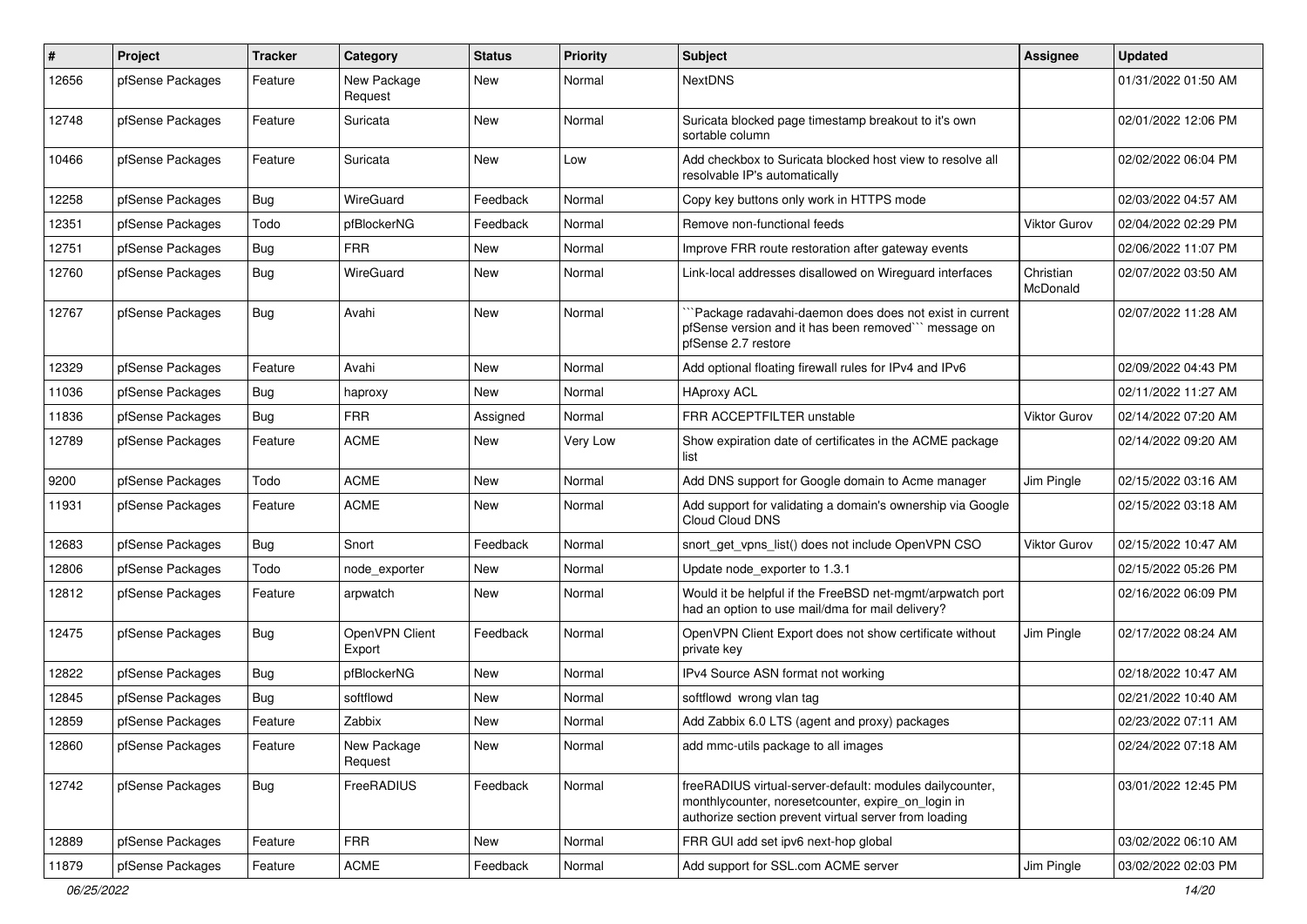| $\vert$ # | Project          | <b>Tracker</b> | Category           | <b>Status</b>                 | <b>Priority</b> | <b>Subject</b>                                                                                                                      | Assignee            | <b>Updated</b>      |
|-----------|------------------|----------------|--------------------|-------------------------------|-----------------|-------------------------------------------------------------------------------------------------------------------------------------|---------------------|---------------------|
| 12865     | pfSense Packages | Todo           | <b>RRD Summary</b> | Feedback                      | Normal          | <b>RRD Summary improvements</b>                                                                                                     | <b>Viktor Gurov</b> | 03/04/2022 12:20 PM |
| 12899     | pfSense Packages | <b>Bug</b>     | Suricata           | New                           | Normal          | Suricata doesn't honor Pass List                                                                                                    |                     | 03/04/2022 01:22 PM |
| 11530     | pfSense Packages | <b>Bug</b>     | ntop               | Feedback                      | Low             | ntopng 4.2 needs to be updated to 4.3, Bug when accessing<br>a host for details                                                     |                     | 03/05/2022 08:35 PM |
| 11827     | pfSense Packages | Feature        | <b>ACME</b>        | New                           | Normal          | Please include acme deploy folder/scripts                                                                                           |                     | 03/06/2022 04:31 AM |
| 12909     | pfSense Packages | Feature        | Suricata           | New                           | Normal          | Convert Suricata GeoIP Lookup feature on ALERTS tab to<br>use local GeoIP2 database                                                 | Viktor Gurov        | 03/07/2022 08:28 AM |
| 12670     | pfSense Packages | <b>Bug</b>     | <b>ACME</b>        | <b>New</b>                    | Normal          | ACME package writes credentials to system log                                                                                       | Viktor Gurov        | 03/07/2022 10:58 AM |
| 12918     | pfSense Packages | Feature        | pfBlockerNG        | <b>New</b>                    | Normal          | pfBlockerNG-devel changes from xmlrpc sync do not take<br>effect immediately                                                        |                     | 03/07/2022 02:29 PM |
| 12907     | pfSense Packages | Bug            | PIMD               | Feedback                      | Normal          | PIMD: Nonexistent interfaces should be hidden/disabled in<br>pimd.conf before bringing up the service                               |                     | 03/07/2022 03:51 PM |
| 12869     | pfSense Packages | Bug            | <b>BIND</b>        | Feedback                      | Normal          | Bind DNS Package AAAA filtering Broken on new ZFS<br>Installs                                                                       | <b>Viktor Gurov</b> | 03/09/2022 12:38 PM |
| 12623     | pfSense Packages | Bug            | <b>ACME</b>        | <b>New</b>                    | Normal          | acme.sh package   DNS-ISPConfig settings                                                                                            | <b>Viktor Gurov</b> | 03/10/2022 03:42 PM |
| 12932     | pfSense Packages | Feature        | pfBlockerNG        | New                           | High            | pfblockerng per user whitelist                                                                                                      |                     | 03/11/2022 11:08 AM |
| 12965     | pfSense Packages | <b>Bug</b>     | <b>FRR</b>         | <b>Pull Request</b><br>Review | Normal          | FRR BFD peer configuration is handled incorrectly in some<br>cases                                                                  | <b>Viktor Gurov</b> | 03/22/2022 08:04 AM |
| 12951     | pfSense Packages | <b>Bug</b>     | <b>FRR</b>         | Feedback                      | Normal          | FRR cannot remove IPv6 routes                                                                                                       |                     | 03/22/2022 09:24 PM |
| 12979     | pfSense Packages | Bug            | Snort              | <b>Pull Request</b><br>Review | High            | Snort Rules Update Process Using Deprecated FreeBSD<br><b>Subdirectory Name</b>                                                     | <b>Bill Meeks</b>   | 03/24/2022 09:02 AM |
| 12706     | pfSense Packages | Bug            | pfBlockerNG        | Feedback                      | Normal          | pfBlockerNG and unbound does not work after switching<br>/var to RAM disk                                                           | <b>Viktor Gurov</b> | 03/24/2022 10:47 AM |
| 12882     | pfSense Packages | Feature        | pfBlockerNG        | Feedback                      | Normal          | Add the option to specify CURLOPT INTERFACE in<br>pfBlockerNG IPv4/IPv6 lists                                                       |                     | 03/24/2022 11:16 AM |
| 13002     | pfSense Packages | Regression     | <b>BIND</b>        | Feedback                      | Normal          | BIND 9.16 13 could not find existing DNSSEC keys at<br>/cf/named/etc/namedb/keys due to directory change                            | <b>Viktor Gurov</b> | 03/31/2022 12:14 PM |
| 13018     | pfSense Packages | <b>Bug</b>     | pfBlockerNG        | <b>New</b>                    | Normal          | TLD and DNSBL Safesearch DOH conflict disables TLD<br>block when conflicting DOH FQDN is deselected or<br>whitelisted               |                     | 04/01/2022 05:59 PM |
| 10900     | pfSense Packages | Bug            | Backup             | Feedback                      | Normal          | /packages/backup/backup.php?a=download&t=backup<br>HTTP 504, or Sends PHP Error Message as ASCII/Text file<br>Named pfsense.bak.tgz |                     | 04/05/2022 01:51 AM |
| 11343     | pfSense Packages | Bug            | <b>BIND</b>        | Feedback                      | Low             | Invalid link to pfSense-pkg-bind changelog                                                                                          | <b>Viktor Gurov</b> | 04/05/2022 08:12 AM |
| 12956     | pfSense Packages | <b>Bug</b>     | Suricata           | Confirmed                     | Normal          | suricata fails to use pcre in SID management (e.g.<br>dropsid.conf)                                                                 |                     | 04/05/2022 12:52 PM |
| 13034     | pfSense Packages | Bug            | Zabbix             | Feedback                      | Normal          | Zabbix6 Agent and Proxy fail to set the PSK from the web<br>GUI in its conf files                                                   | <b>Viktor Gurov</b> | 04/06/2022 11:59 AM |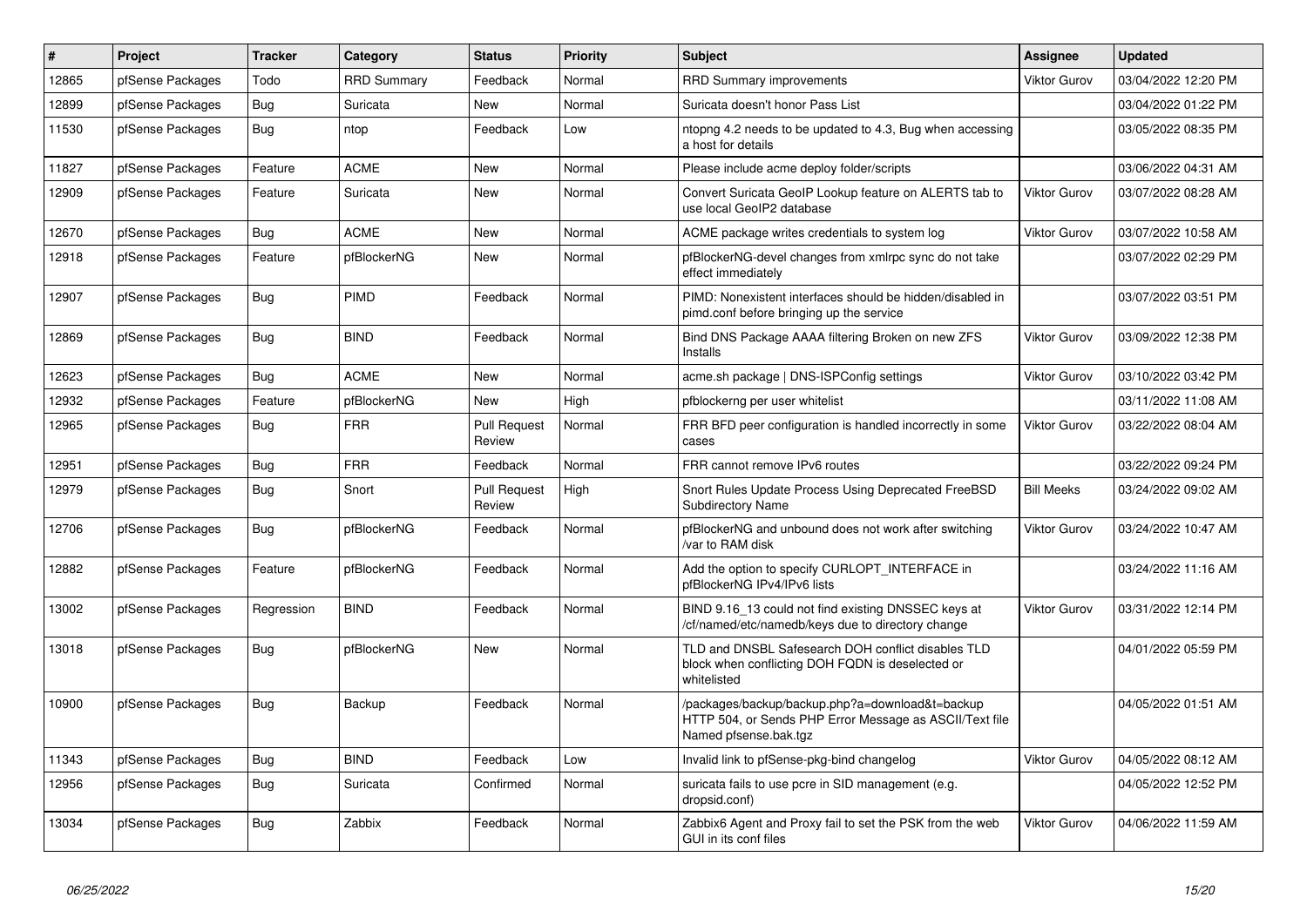| $\pmb{\#}$ | Project          | <b>Tracker</b> | Category           | <b>Status</b> | <b>Priority</b> | <b>Subject</b>                                                                                              | <b>Assignee</b>       | <b>Updated</b>      |
|------------|------------------|----------------|--------------------|---------------|-----------------|-------------------------------------------------------------------------------------------------------------|-----------------------|---------------------|
| 13022      | pfSense Packages | <b>Bug</b>     | haproxy            | Feedback      | Normal          | HAProxy - Sub Frontends ignore Client verification CA<br>certificates                                       |                       | 04/06/2022 12:55 PM |
| 9833       | pfSense Packages | Feature        | <b>ACME</b>        | New           | Normal          | ACME: add ability to use custom ACME server                                                                 |                       | 04/07/2022 11:31 AM |
| 12924      | pfSense Packages | Bug            | WireGuard          | New           | Normal          | DNS Resolver WireGuard ACL Inconsistency                                                                    | Christian<br>McDonald | 04/10/2022 10:36 AM |
| 13039      | pfSense Packages | Feature        | AWS VPC            | New           | Normal          | Handle transit gateway VPNs in the AWS VPN wizard                                                           |                       | 04/11/2022 07:31 AM |
| 13043      | pfSense Packages | <b>Bug</b>     | WireGuard          | New           | Normal          | OSPF over Wireguard interface doesn't populate neighbors<br>after reboot                                    |                       | 04/11/2022 09:22 AM |
| 13044      | pfSense Packages | Feature        | Mail report        | New           | Normal          | Customized reporting                                                                                        |                       | 04/11/2022 09:22 AM |
| 13045      | pfSense Packages | Bug            | WireGuard          | New           | Normal          | Firewall floating rules ignore WireGuard traffic                                                            |                       | 04/11/2022 09:40 AM |
| 12916      | pfSense Packages | Bug            | pfBlockerNG        | New           | Normal          | pfBlockerNG-devel cron job does not trigger xmlrpc sync                                                     | Viktor Gurov          | 04/11/2022 12:55 PM |
| 12338      | pfSense Packages | Bug            | <b>RRD Summary</b> | New           | Normal          | RRD Summary does not report data on 3100                                                                    |                       | 04/15/2022 02:54 PM |
| 13073      | pfSense Packages | <b>Bug</b>     | Squid              | <b>New</b>    | Normal          | ClamAV - clamd dies with high CPU load and thus the<br>C-ICAP of squid-reverse proxy causes http:500 errors |                       | 04/19/2022 05:38 AM |
| 10426      | pfSense Packages | Bug            | Filer              | Feedback      | Normal          | Filer must validate that File name is uniq                                                                  |                       | 04/20/2022 11:02 AM |
| 10502      | pfSense Packages | Bug            | <b>Ildpd</b>       | In Progress   | Normal          | LLDP spamming errors on Netgate XG-7100                                                                     |                       | 04/21/2022 12:39 PM |
| 10297      | pfSense Packages | Feature        | FreeRADIUS         | Assigned      | Normal          | IPv6 user attributes                                                                                        |                       | 04/21/2022 12:39 PM |
| 8264       | pfSense Packages | <b>Bug</b>     | FreeRADIUS         | <b>New</b>    | Normal          | Radiusd restart on WAN change results in freeradius not<br>running (and possible solution)                  |                       | 04/21/2022 12:39 PM |
| 11970      | pfSense Packages | Bug            | Coreboot           | <b>New</b>    | Normal          | Netgate Firmware Upgrade Doesn't Work on XG-2758                                                            |                       | 04/21/2022 12:39 PM |
| 11398      | pfSense Packages | <b>Bug</b>     | pfBlockerNG        | New           | Normal          | pfBlocker upgrade hangs forever                                                                             |                       | 04/21/2022 12:39 PM |
| 10909      | pfSense Packages | Feature        | PIMD               | New           | Normal          | #define MAXVIFS 32 to 64                                                                                    |                       | 04/21/2022 12:39 PM |
| 10330      | pfSense Packages | <b>Bug</b>     | <b>BIND</b>        | Feedback      | Normal          | BIND zone configuration displays wrong DS resource record<br>with inline DNSSEC signing enabled             |                       | 04/21/2022 12:40 PM |
| 9916       | pfSense Packages | Feature        | <b>BIND</b>        | Feedback      | Normal          | Check allow-transfer in custom option when the zone is<br>slave                                             |                       | 04/21/2022 12:40 PM |
| 9762       | pfSense Packages | Feature        | Squid              | Feedback      | Normal          | Squid Reverse Proxy Change redir domain(s) to use regex                                                     |                       | 04/21/2022 12:40 PM |
| 7797       | pfSense Packages | Bug            | Squid              | Feedback      | Normal          | Squid Reverse Proxy alternating between destinations                                                        |                       | 04/21/2022 12:40 PM |
| 7039       | pfSense Packages | <b>Bug</b>     | haproxy            | Feedback      | Normal          | HAProxy backend configuration does not handle<br>intermediate CAs properly                                  |                       | 04/21/2022 12:40 PM |
| 11434      | pfSense Packages | Bug            | squidguard         | Feedback      | Normal          | SquidGuard over 1.16.18_11                                                                                  |                       | 04/21/2022 12:40 PM |
| 11185      | pfSense Packages | <b>Bug</b>     | ntop               | Feedback      | Normal          | Redis service stopping before NtopNg                                                                        |                       | 04/21/2022 12:40 PM |
| 10936      | pfSense Packages | <b>Bug</b>     | haproxy            | Feedback      | Normal          | both haproxy/haproxy-devel non-existent option<br>lb-agent-chk                                              |                       | 04/21/2022 12:40 PM |
| 10796      | pfSense Packages | Feature        | Cellular           | Feedback      | Normal          | Huawei ME909u-521 support                                                                                   |                       | 04/21/2022 12:40 PM |
| 10692      | pfSense Packages | <b>Bug</b>     | PIMD               | Feedback      | Normal          | PIMD starts twice at boot                                                                                   |                       | 04/21/2022 12:40 PM |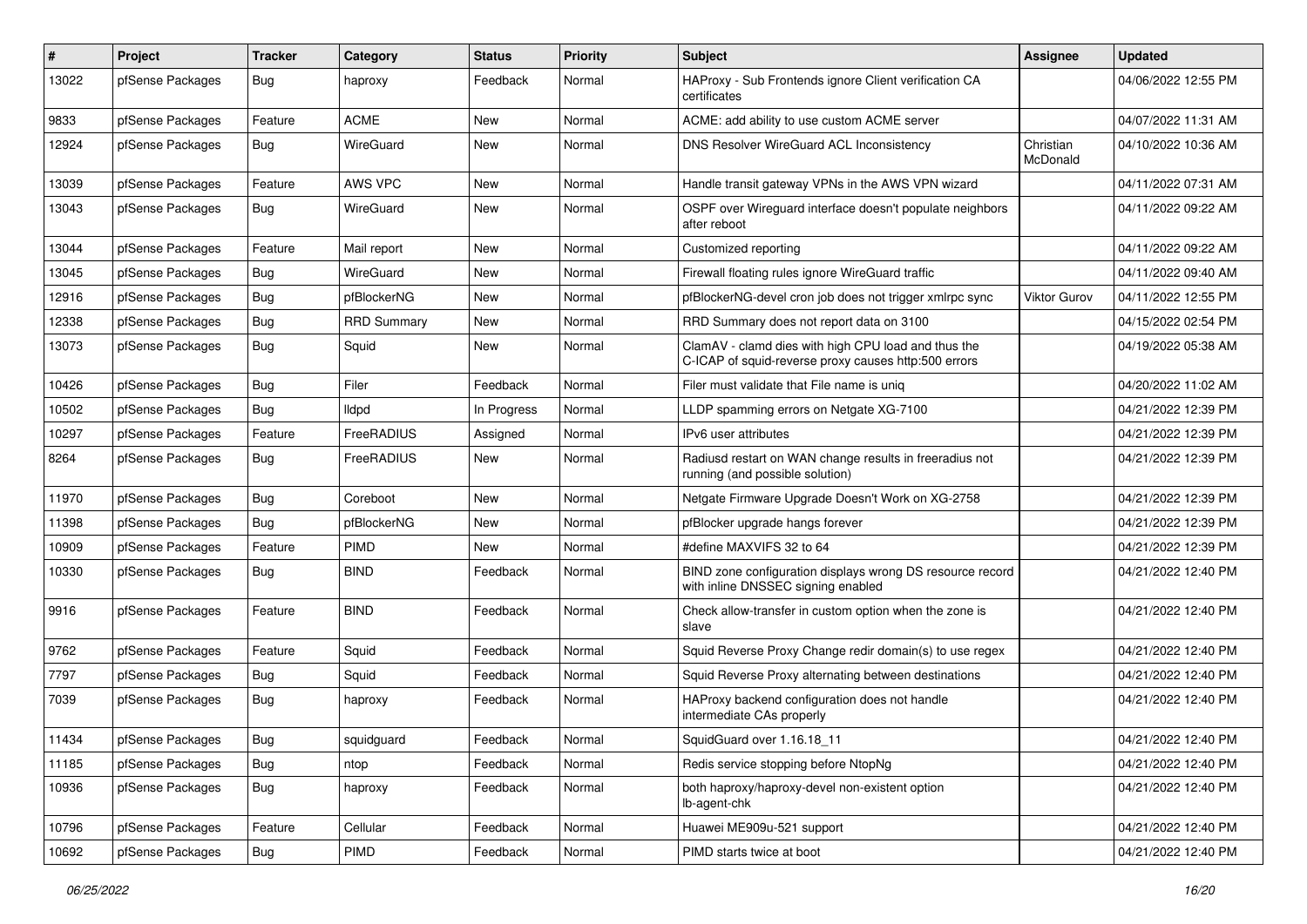| $\#$  | <b>Project</b>   | <b>Tracker</b> | Category          | <b>Status</b>                 | Priority | <b>Subject</b>                                                                                                                          | Assignee            | <b>Updated</b>      |
|-------|------------------|----------------|-------------------|-------------------------------|----------|-----------------------------------------------------------------------------------------------------------------------------------------|---------------------|---------------------|
| 10445 | pfSense Packages | Bug            | <b>BIND</b>       | Feedback                      | Normal   | BIND crashed when added RPZ. rpz is not a master or<br>slave zone.                                                                      |                     | 04/21/2022 12:40 PM |
| 10393 | pfSense Packages | <b>Bug</b>     | syslog-ng         | Feedback                      | Normal   | Syslog-ng TLS support is broken                                                                                                         |                     | 04/21/2022 12:40 PM |
| 12330 | pfSense Packages | Bug            | pfBlockerNG       | Feedback                      | Normal   | pfBlockerNG devel creating invalid NAT rules on boot                                                                                    |                     | 04/21/2022 12:40 PM |
| 12114 | pfSense Packages | <b>Bug</b>     | syslog-ng         | Feedback                      | Normal   | syslog-ng only binds to the last specified interface                                                                                    |                     | 04/21/2022 12:40 PM |
| 12073 | pfSense Packages | Bug            | <b>NET-SNMP</b>   | Feedback                      | Normal   | netsnmptrapd.conf syntax is wrong                                                                                                       |                     | 04/21/2022 12:40 PM |
| 10908 | pfSense Packages | Feature        | FreeRADIUS        | Feedback                      | Normal   | FreeRADIUS server certificate not using full CA chain                                                                                   | <b>Viktor Gurov</b> | 04/22/2022 02:19 AM |
| 10871 | pfSense Packages | Feature        | FreeRADIUS        | Feedback                      | Normal   | Extra time period counters for SQL backend                                                                                              | <b>Viktor Gurov</b> | 04/22/2022 02:19 AM |
| 10779 | pfSense Packages | Feature        | haproxy           | Feedback                      | Normal   | <b>HAProxy SSL/TLS Compatibility Mode</b>                                                                                               | <b>Viktor Gurov</b> | 04/22/2022 02:20 AM |
| 10572 | pfSense Packages | Bug            | Squid             | Feedback                      | Normal   | STARTTLS option is ignored                                                                                                              | <b>Viktor Gurov</b> | 04/22/2022 02:20 AM |
| 10450 | pfSense Packages | Bug            | Squid             | Feedback                      | Normal   | Squid reverse proxy switching peers                                                                                                     | <b>Viktor Gurov</b> | 04/22/2022 02:21 AM |
| 9982  | pfSense Packages | Feature        | Squid             | Feedback                      | Normal   | basic Idap auth TLS connection                                                                                                          | <b>Viktor Gurov</b> | 04/22/2022 02:21 AM |
| 9721  | pfSense Packages | Feature        | Squid             | Feedback                      | Normal   | add squidclient -h 127.0.0.1 mgr:info output to Diagnostics /<br>Squid and status.php                                                   | Viktor Gurov        | 04/22/2022 02:21 AM |
| 13096 | pfSense Packages | Feature        | Snort             | Feedback                      | Normal   | Improve robustness of Snort Rules Update Log size<br>limitation logic                                                                   | <b>Bill Meeks</b>   | 04/25/2022 12:22 PM |
| 13095 | pfSense Packages | <b>Bug</b>     | Snort             | Feedback                      | Normal   | Snort VRT change in Shared Object Rules path name<br>results in failure to extract and update Snort Shared Object<br>Rules when enabled | <b>Bill Meeks</b>   | 04/25/2022 12:22 PM |
| 11693 | pfSense Packages | Bug            | <b>FRR</b>        | Feedback                      | Normal   | IPv6 static routing fails                                                                                                               | <b>Viktor Gurov</b> | 04/26/2022 08:50 AM |
| 13098 | pfSense Packages | Bug            | haproxy           | Feedback                      | Low      | HAProxy Virtual IP broken link under Frontend setup                                                                                     |                     | 04/27/2022 08:35 AM |
| 13114 | pfSense Packages | <b>Bug</b>     | <b>BIND</b>       | Feedback                      | Normal   | BIND calls rndc in rc stop when named is not running                                                                                    | <b>Stuart Wyatt</b> | 05/04/2022 12:41 PM |
| 13128 | pfSense Packages | <b>Bug</b>     | Zabbix            | New                           | Normal   | Zabbix Agent 6: HA Server Setup                                                                                                         |                     | 05/05/2022 01:55 AM |
| 13053 | pfSense Packages | Bug            | <b>ACME</b>       | <b>New</b>                    | Normal   | LoopiaAPI error handling                                                                                                                |                     | 05/05/2022 10:58 AM |
| 13063 | pfSense Packages | Feature        | Cellular          | <b>Pull Request</b><br>Review | Normal   | Cellular package shall support more modems and NMEA<br>port                                                                             |                     | 05/06/2022 02:38 PM |
| 13136 | pfSense Packages | Feature        | pfBlockerNG       | <b>New</b>                    | Normal   | Add crypt0rr DNS-over-HTTPS (DOH) provider list feeds                                                                                   |                     | 05/07/2022 02:27 AM |
| 13137 | pfSense Packages | Feature        | pfBlockerNG       | <b>New</b>                    | Normal   | ckuethe/doh-blocklist.txt add to DoH feeds                                                                                              |                     | 05/07/2022 02:39 AM |
| 13138 | pfSense Packages | Feature        | pfBlockerNG       | <b>New</b>                    | Normal   | DNS over HTTPS/TLS Blocking should be removed from<br>SafeSearch                                                                        |                     | 05/07/2022 02:52 AM |
| 13135 | pfSense Packages | Feature        | pfBlockerNG       | <b>New</b>                    | Normal   | Add dibdot DoH-IP-blocklists feeds                                                                                                      | <b>Viktor Gurov</b> | 05/08/2022 01:50 AM |
| 13141 | pfSense Packages | Bug            | squidguard        | New                           | Normal   | wrong page squidguard block                                                                                                             |                     | 05/09/2022 05:33 PM |
| 12354 | pfSense Packages | Todo           | haproxy           | Feedback                      | High     | Update haproxy-devel to mitigate CVE-2021-40346                                                                                         | <b>Viktor Gurov</b> | 05/12/2022 08:50 AM |
| 13160 | pfSense Packages | Feature        | Status Monitoring | <b>Pull Request</b><br>Review | Normal   | Option to sort monitoring graph views                                                                                                   |                     | 05/13/2022 12:06 PM |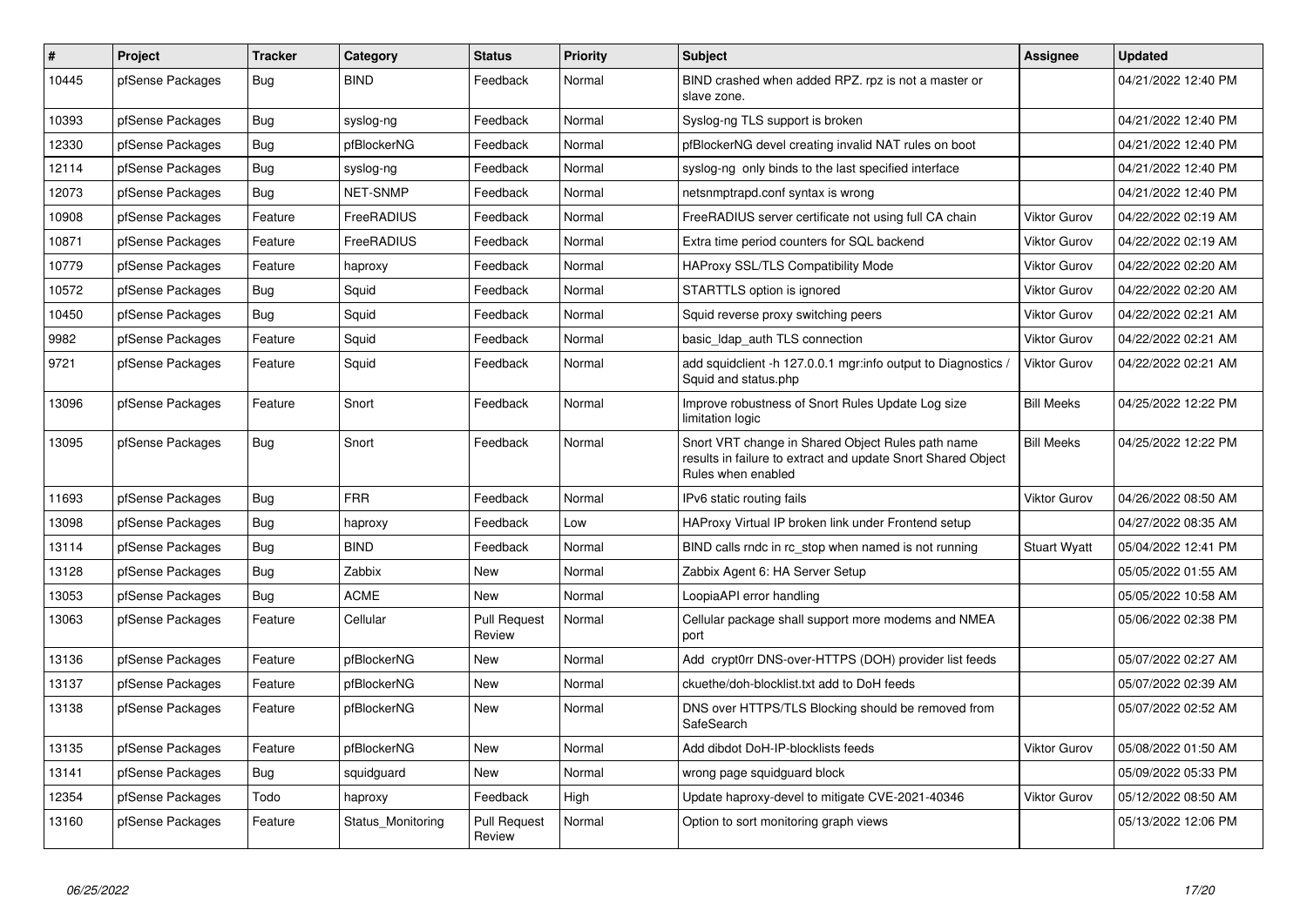| $\#$  | <b>Project</b>   | <b>Tracker</b> | Category                 | <b>Status</b>                 | <b>Priority</b> | <b>Subject</b>                                                                                               | Assignee              | <b>Updated</b>      |
|-------|------------------|----------------|--------------------------|-------------------------------|-----------------|--------------------------------------------------------------------------------------------------------------|-----------------------|---------------------|
| 13115 | pfSense Packages | Bug            | WireGuard                | Feedback                      | Normal          | WireGuard panic due to KBI changes in<br>'udp tun func $t()$ '                                               | Christian<br>McDonald | 05/15/2022 10:47 AM |
| 13179 | pfSense Packages | Feature        | pfBlockerNG              | New                           | High            | Search based on CIDR                                                                                         |                       | 05/17/2022 09:45 AM |
| 13194 | pfSense Packages | Bug            | pfBlockerNG              | <b>New</b>                    | Normal          | Remove dead Malc0de feed                                                                                     |                       | 05/23/2022 05:16 AM |
| 13195 | pfSense Packages | Feature        | pfBlockerNG              | New                           | Normal          | Dedicated website for Feed mangement - Community<br>Driven                                                   |                       | 05/23/2022 05:22 AM |
| 13197 | pfSense Packages | Feature        | pfBlockerNG              | New                           | Normal          | Put a Single donation link and a proper patreon lin in the<br>pfBlocker Support Banner / Widget              |                       | 05/23/2022 05:35 AM |
| 13199 | pfSense Packages | Feature        | pfBlockerNG              | <b>New</b>                    | Normal          | Feed groups should not have the first listing in the group bar                                               |                       | 05/23/2022 06:03 AM |
| 13198 | pfSense Packages | Feature        | pfBlockerNG              | New                           | Normal          | Dark Theme Styling issues - Alerts White bar                                                                 |                       | 05/23/2022 06:05 AM |
| 13196 | pfSense Packages | Feature        | pfBlockerNG              | New                           | Normal          | remove NoVirusThanks feed                                                                                    |                       | 05/23/2022 06:05 AM |
| 13200 | pfSense Packages | Feature        | pfBlockerNG              | New                           | Normal          | Custom DNS Servers for Alert settings                                                                        |                       | 05/23/2022 06:16 AM |
| 13201 | pfSense Packages | Feature        | pfBlockerNG              | New                           | Normal          | Add FireHol Security IP Feeds                                                                                |                       | 05/23/2022 06:34 AM |
| 13202 | pfSense Packages | <b>Bug</b>     | pfBlockerNG              | New                           | Normal          | Missing Protocols on IP Feed Groups Advanced<br>Inbound/Outbound Firewall Rule settings                      |                       | 05/23/2022 08:58 AM |
| 13207 | pfSense Packages | Feature        | pfBlockerNG              | New                           | Normal          | The feed column on the Alerts page is confusing                                                              |                       | 05/24/2022 04:56 AM |
| 13209 | pfSense Packages | <b>Bug</b>     | pfBlockerNG              | <b>New</b>                    | Low             | Parsing Filter log by pfBlockerNG creates IP Block log with<br>Source/Destination mixed up or wrong Direcion | <b>Viktor Gurov</b>   | 05/25/2022 03:50 AM |
| 13214 | pfSense Packages | <b>Bug</b>     | node exporter            | <b>Pull Request</b><br>Review | Normal-package  | AttributeError: 'NoneType' object has no attribute 'text'                                                    | lan Grindley          | 05/25/2022 08:20 AM |
| 12658 | pfSense Packages | Feature        | darkstat                 | <b>New</b>                    | Normal          | Adding prometheus metrics to darkstat                                                                        |                       | 05/27/2022 09:44 PM |
| 10242 | pfSense Packages | Feature        | New Package<br>Request   | <b>New</b>                    | Normal          | E2guardian Web filtering package                                                                             | <b>Viktor Gurov</b>   | 05/30/2022 10:40 AM |
| 10818 | pfSense Packages | Feature        | New Package<br>Request   | <b>New</b>                    | Normal          | <b>UDP Broadcast Relay</b>                                                                                   |                       | 05/31/2022 02:13 AM |
| 13246 | pfSense Packages | Feature        | iperf                    | New                           | Normal          | iperf3 service controls do not work                                                                          |                       | 06/05/2022 06:51 PM |
| 13247 | pfSense Packages | <b>Bug</b>     | open-vm-tools            | <b>New</b>                    | Low             | Open-VM-Tools service actions do not work                                                                    |                       | 06/05/2022 07:09 PM |
| 12963 | pfSense Packages | Feature        | Nmap                     | Feedback                      | Normal          | Run nmap scans in the background                                                                             | Jim Pingle            | 06/06/2022 06:55 PM |
| 10436 | pfSense Packages | <b>Bug</b>     | softflowd                | <b>New</b>                    | Normal          | softflowd no longer sends flow data after upgrade (v0.9.9 1<br>$\rightarrow$ v1.0.0)                         |                       | 06/07/2022 12:25 AM |
| 13255 | pfSense Packages | Todo           | OpenVPN Client<br>Export | New                           | Normal          | Set PKCS#12 algorithm when exporting OpenVPN ZIP or<br>Windows bundles                                       | Jim Pingle            | 06/08/2022 10:37 AM |
| 13156 | pfSense Packages | Regression     | pfBlockerNG              | New                           | Normal          | pfBlockerNG IP block stats do not work                                                                       |                       | 06/13/2022 08:16 PM |
| 13180 | pfSense Packages | <b>Bug</b>     | pfBlockerNG              | <b>New</b>                    | High            | High CPU Utilization with pfb_filterUsince PfBlockerNG<br>update to devel 3.1.0 4                            |                       | 06/14/2022 08:00 AM |
| 13154 | pfSense Packages | Bug            | pfBlockerNG              | Confirmed                     | Normal          | pfBlocker causing excessive CPU load                                                                         |                       | 06/14/2022 01:14 PM |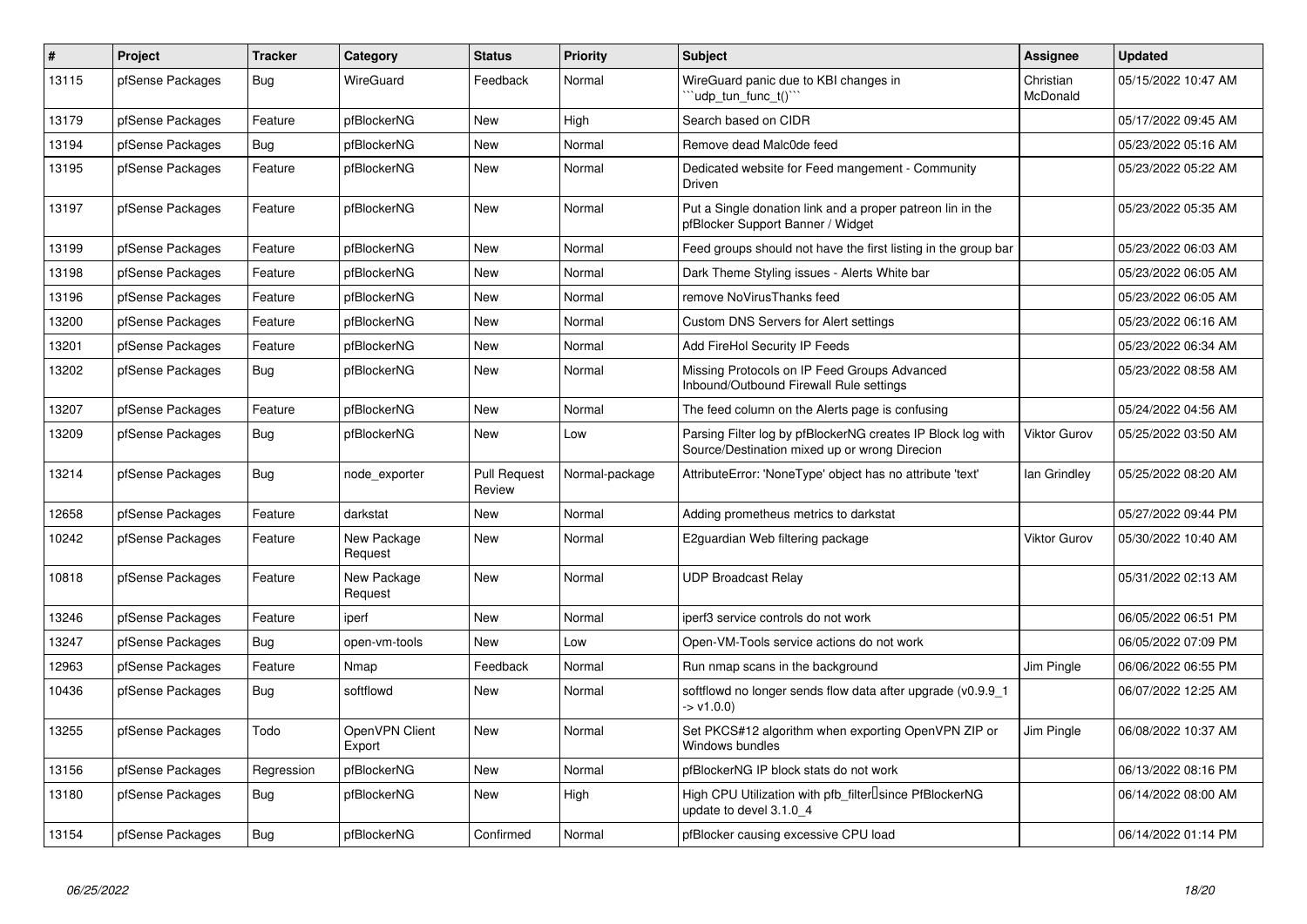| #     | <b>Project</b>   | <b>Tracker</b>     | Category              | <b>Status</b> | Priority | <b>Subject</b>                                                                                          | <b>Assignee</b>     | <b>Updated</b>      |
|-------|------------------|--------------------|-----------------------|---------------|----------|---------------------------------------------------------------------------------------------------------|---------------------|---------------------|
| 13284 | pfSense Packages | Feature            | FreeRADIUS            | <b>New</b>    | Normal   | Option to define "Issuer" in OPT configuration.                                                         | Jakob<br>Nordgarden | 06/19/2022 12:10 PM |
| 12982 | pfSense Packages | Bug                | FreeRADIUS            | <b>New</b>    | Normal   | FreeRadius RadReply table entries missing from pf                                                       |                     | 06/19/2022 05:38 PM |
| 13292 | pfSense Packages | Feature            | <b>ACME</b>           | <b>New</b>    | Normal   | Separator                                                                                               |                     | 06/21/2022 12:06 PM |
| 8454  | pfSense Packages | <b>Bug</b>         | arpwatch              | <b>New</b>    | Very Low | Arpwatch package break email notifications from other<br>sources                                        |                     | 06/23/2022 07:49 PM |
| 13261 | pfSense Packages | <b>Bug</b>         | sudo                  | Feedback      | Normal   | Input validation rejects empty "sudo" command list, but<br>GUI text says it can be empty                |                     | 06/24/2022 02:50 PM |
| 11572 | pfSense Packages | Bug                | pfBlockerNG           | <b>New</b>    | High     | Auto created firewall rules have IPv4 as protocol only - even<br>for IPv6 lists.                        |                     | 06/25/2022 10:59 AM |
| 10482 | pfSense Docs     | Correction         | Virtualization        | New           | Normal   | In AWS, Get System Log may not show output and Get<br>Instance Screenshot may need to be used           | Jim Pingle          | 04/20/2020 09:07 AM |
| 9310  | pfSense Docs     | Correction         | Products              | New           | Normal   | Appliances with internal switch need the MAC Address<br>section of their Getting Started guides updated | Jim Pingle          | 09/23/2020 10:24 AM |
| 10821 | pfSense Docs     | Correction         | General               | New           | Normal   | Use neutral language alternatives                                                                       | Jim Pingle          | 09/23/2020 10:43 AM |
| 8852  | pfSense Docs     | Correction         | <b>DHCP</b>           | <b>New</b>    | Normal   | [feedback form] Unclear about "Client Identifier" in a static<br>mapping                                | Jim Pingle          | 09/23/2020 02:30 PM |
| 9374  | pfSense Docs     | Correction         | Recipes               | <b>New</b>    | Normal   | Feedback on Virtualization - Virtualizing pfSense with<br>Hyper-V                                       | Jim Pingle          | 09/23/2020 02:40 PM |
| 9454  | pfSense Docs     | Correction         | Interfaces            | New           | Low      | Feedback on IDS / IPS - Snort Suppression Lists                                                         | Jim Pingle          | 09/23/2020 02:44 PM |
| 9685  | pfSense Docs     | Correction         | <b>Firewall Rules</b> | New           | Normal   | Feedback on Firewall - Floating Rules                                                                   | Jim Pingle          | 09/23/2020 02:57 PM |
| 10924 | pfSense Docs     | Correction         | Recipes               | New           | Normal   | Feedback on Virtualization - Virtualizing pfSense with<br>VMware vSphere / ESXi                         | Jim Pingle          | 09/23/2020 03:46 PM |
| 11067 | pfSense Docs     | Correction         | <b>Wireless</b>       | <b>New</b>    | Normal   | Feedback on Wireless - Recommended Wireless<br>Hardware                                                 | Jim Pingle          | 11/16/2020 07:17 AM |
| 11071 | pfSense Docs     | <b>New Content</b> | <b>DHCP</b>           | New           | Normal   | Feedback on Services - IPv6 Router Advertisements                                                       | Jim Pingle          | 12/08/2020 09:25 AM |
| 11172 | pfSense Docs     | New Content        | Products              | <b>New</b>    | Normal   | Interfaces order of 10 Gigabit Quad-Port SFP+ Intel®<br>X710BM2 Card                                    |                     | 12/18/2020 01:28 PM |
| 11195 | pfSense Docs     | Correction         | Recipes               | <b>New</b>    | Normal   | Feedback on pfSense Configuration Recipes - Accessing<br>a CPE/Modem from Inside the Firewall           | Jim Pingle          | 12/30/2020 01:13 PM |
| 11223 | pfSense Docs     | Correction         | Products              | <b>New</b>    | Normal   | Azure Marketplace links are invalid                                                                     | Jared Dillard       | 02/03/2021 10:36 AM |
| 11471 | pfSense Docs     | Todo               | Development           | New           | Low      | Feedback on Development - Developing Packages                                                           | Jim Pingle          | 02/19/2021 02:52 PM |
| 11608 | pfSense Docs     | <b>New Content</b> | Products              | <b>New</b>    | Normal   | Interfaces order of XG-7100 Quad-Port 10GbE Fiber SFP+<br><b>Installation Kit</b>                       |                     | 03/03/2021 07:14 AM |
| 11622 | pfSense Docs     | Todo               | <b>IPsec</b>          | New           | Normal   | Update pfSense VPC VPN Configuration Wizard docs                                                        |                     | 03/04/2021 09:36 AM |
| 11145 | pfSense Docs     | Correction         | Virtualization        | <b>New</b>    | Very Low | Feedback on pfSense Configuration Recipes - Virtualizing<br>pfSense with Hyper-V                        | Jim Pingle          | 03/06/2021 04:14 PM |